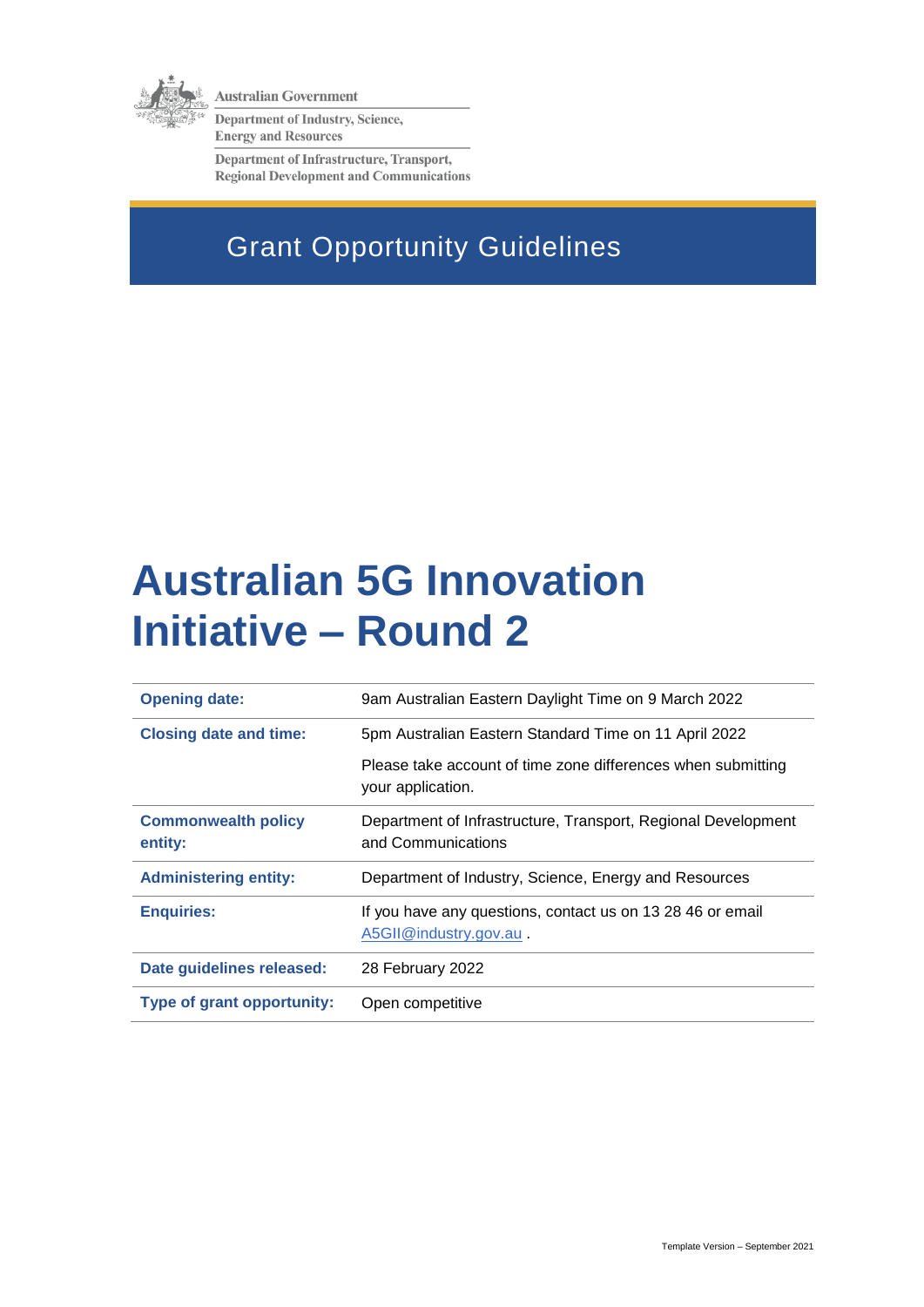## **Contents**

| 1. |       |                                                                            |  |  |
|----|-------|----------------------------------------------------------------------------|--|--|
| 2. |       |                                                                            |  |  |
|    | 2.1.  | About the Australian 5G Innovation Initiative - Round 2 grant opportunity5 |  |  |
|    | 2.2.  |                                                                            |  |  |
| 3. |       |                                                                            |  |  |
|    | 3.1.  |                                                                            |  |  |
|    | 3.2.  |                                                                            |  |  |
| 4. |       |                                                                            |  |  |
|    | 4.1.  |                                                                            |  |  |
|    | 4.2.  |                                                                            |  |  |
|    | 4.3.  |                                                                            |  |  |
| 5. |       |                                                                            |  |  |
|    | 5.1.  |                                                                            |  |  |
|    | 5.2.  |                                                                            |  |  |
|    | 5.3.  |                                                                            |  |  |
| 6. |       |                                                                            |  |  |
|    | 6.1.  |                                                                            |  |  |
|    | 6.2.  |                                                                            |  |  |
|    |       |                                                                            |  |  |
| 7. |       |                                                                            |  |  |
|    | 7.1.  |                                                                            |  |  |
|    | 7.2.  |                                                                            |  |  |
|    | 7.3.  |                                                                            |  |  |
| 8. |       |                                                                            |  |  |
|    | 8.1.  |                                                                            |  |  |
| 9. |       |                                                                            |  |  |
|    |       |                                                                            |  |  |
|    | 10.1. |                                                                            |  |  |
|    | 10.2. |                                                                            |  |  |
|    | 10.3. |                                                                            |  |  |
|    | 10.4. |                                                                            |  |  |
|    |       |                                                                            |  |  |
|    |       |                                                                            |  |  |
|    | 12.1. |                                                                            |  |  |
|    | 12.2. |                                                                            |  |  |
|    |       |                                                                            |  |  |
|    |       |                                                                            |  |  |
|    |       |                                                                            |  |  |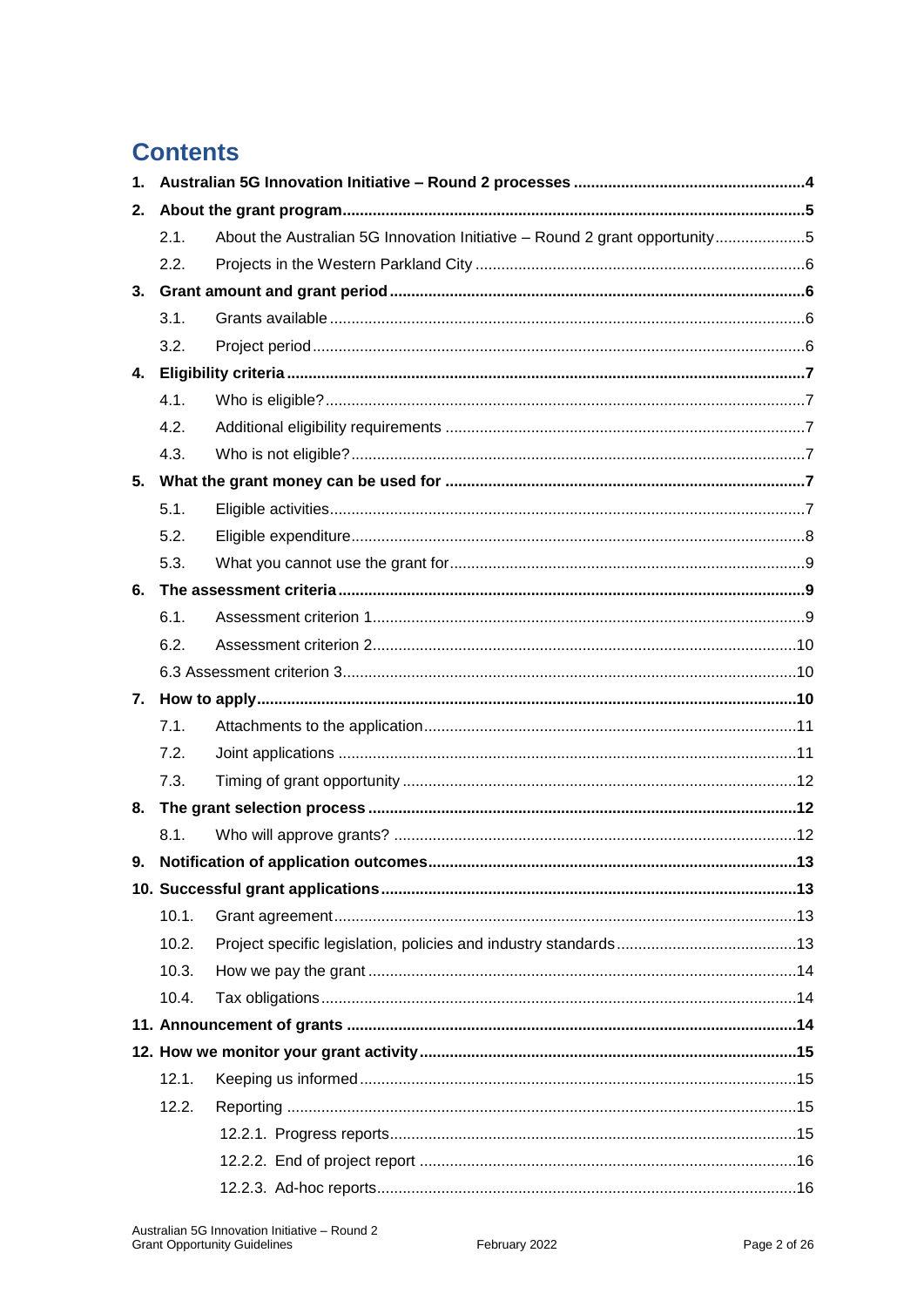| 13.3. |  |
|-------|--|
|       |  |
|       |  |
|       |  |
|       |  |
| 13.2. |  |
| 13.1. |  |
|       |  |
| 12.7. |  |
| 12.6. |  |
| 12.5. |  |
| 12.4. |  |
| 12.3. |  |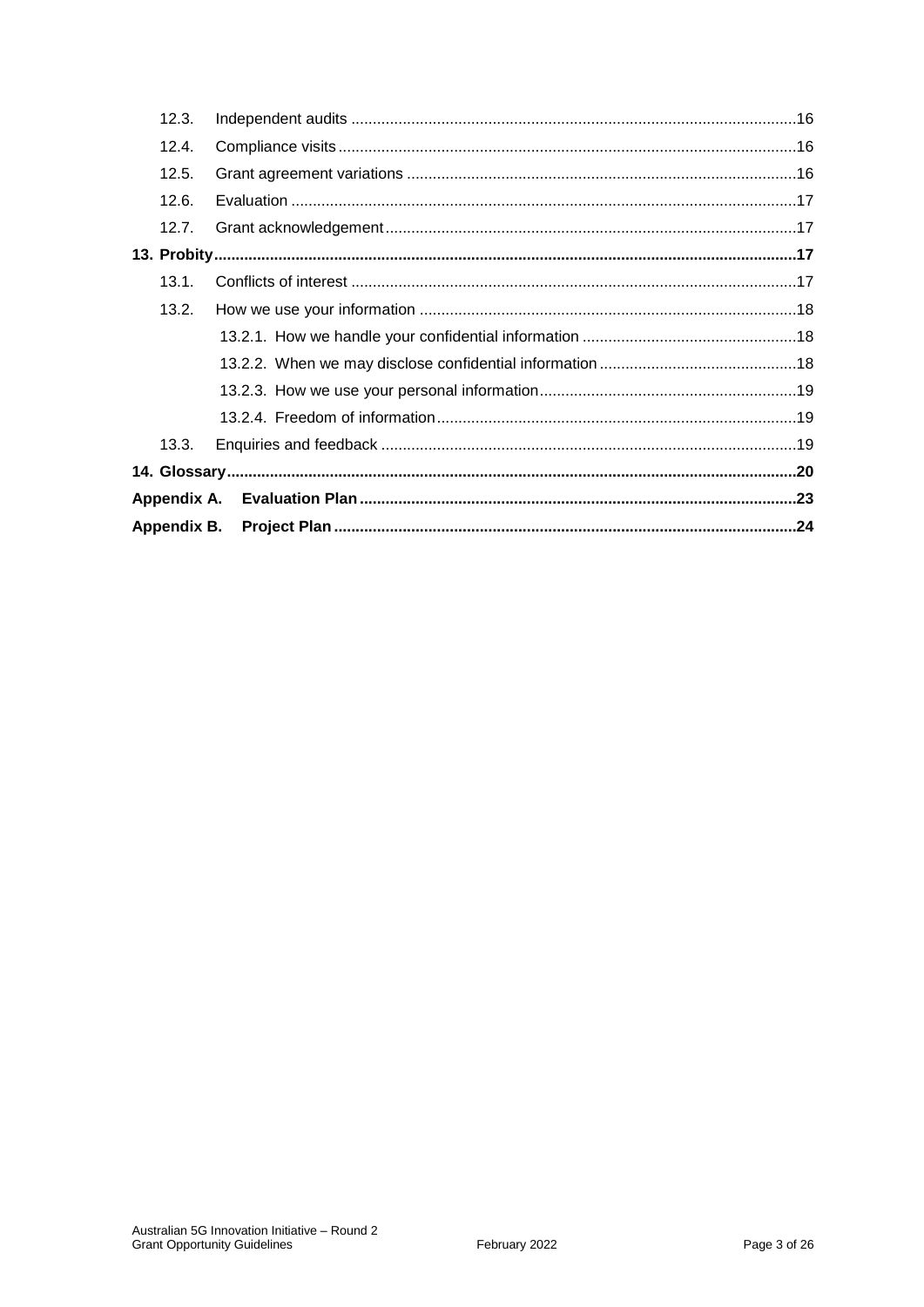## **1. Australian 5G Innovation Initiative – Round 2 processes**

## **The Australian 5G Innovation Initiative is designed to achieve Australian Government objectives**

This grant opportunity is part of the above grant program, which contributes to Department of Infrastructure, Transport, Regional Development and Communications' Outcome 5. The department works with stakeholders to plan and design the grant program according to the *[Commonwealth Grants Rules and Guidelines](https://www.finance.gov.au/government/commonwealth-grants/commonwealth-grants-rules-guidelines)*.

## J **The grant opportunity opens**

We publish the grant guidelines on business.gov.au and GrantConnect.

#### $\blacktriangledown$

### **You complete and submit a grant application**

You complete the application form, addressing all the eligibility and assessment criteria in order for your application to be considered.

### ↓

#### **We assess all grant applications**

We review the applications against eligibility criteria and notify you if you are not eligible.

We assess eligible applications against the assessment criteria including an overall consideration of value with relevant money and compare it to other eligible applications.

## ↓ **We make grant recommendations**

We provide advice to the decision maker on the merits of each application. J

### **Grant decisions are made**

The decision maker decides which applications are successful.

### ↓

#### **We notify you of the outcome**

We advise you of the outcome of your application. We may not notify unsuccessful applicants until grant agreements have been executed with successful applicants.

### J

#### **We enter into a grant agreement**

We will enter into a grant agreement with successful applicants. The type of grant agreement is based on the nature of the grant and proportional to the risks involved.

## ↓

### **Delivery of grant**

You undertake the grant activity as set out in your grant agreement. We manage the grant by working with you, monitoring your progress and making payments.

J

## **Evaluation of the Australian 5G Innovation Initiative**

The Department of Infrastructure, Transport, Regional Development and Communications evaluate the specific grant activity and the Australian 5G Innovation Initiative as a whole. We base this on information you provide to us and that we collect from various sources.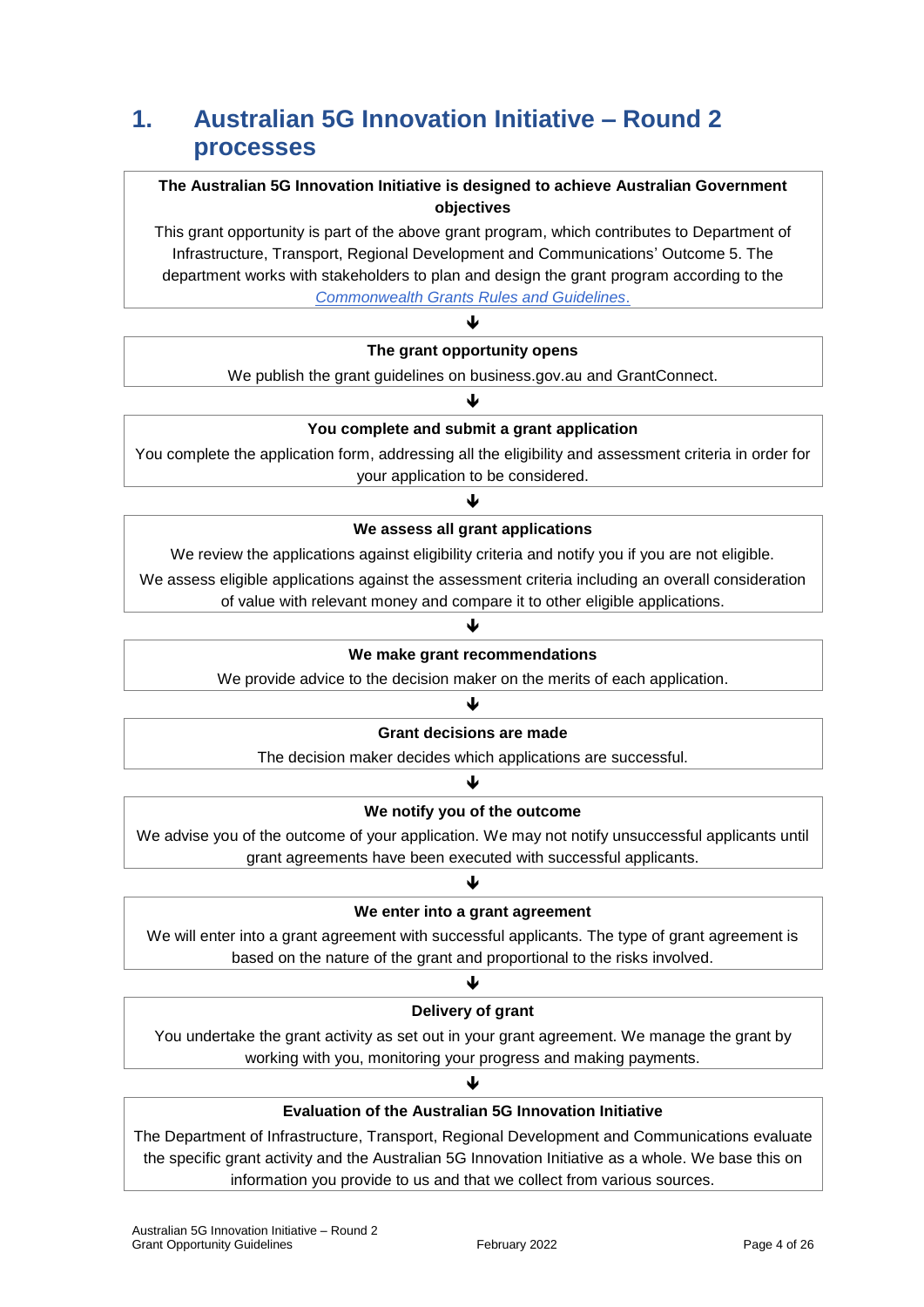## **2. About the grant program**

The \$40 million Australian 5G Innovation Initiative (the program) runs over 5 years from 2020-21 to 2024-25. \$20 million is available for each round of the program. The program was announced as part of the 2020-21 Budget JobMaker Digital Business Plan and assists in demonstrating the value of 5G to businesses in Australia.

The objectives of the program are:

- supporting emerging commercial use cases of 5G in key industry sectors
- demonstrating the value of 5G to businesses in Australia
- **supporting private sector investment in 5G trials.**

The intended outcomes of the program are:

- boosting productivity and creating jobs with 5G technology, responding to the needs of different industries
- bringing forward the potential 5G economic and productivity benefits to the Australian economy by demonstrating 5G applications
- encouraging the more rapid deployment of 5G in Australia, in turn supporting increased investment in telecommunications infrastructure and jobs.

We administer the program according to the *[Commonwealth Grants Rules and Guidelines](https://www.finance.gov.au/government/commonwealth-grants/commonwealth-grants-rules-guidelines)* [\(CGRGs\)](https://www.finance.gov.au/government/commonwealth-grants/commonwealth-grants-rules-guidelines)<sup>1</sup> .

## 2.1. About the Australian 5G Innovation Initiative – Round 2 grant opportunity

These guidelines contain information for the Australian 5G Innovation Initiative – Round 2 grants. This grant opportunity was announced as part of the JobMaker Digital Business Plan. This will be the last round of the Australian 5G Innovation Initiative.

The objectives of the grant opportunity are:

- supporting innovative and emerging 5G trials that undertake rigorous, commercial, and replicable testing of 5G technology
- offering businesses the opportunity to identify 5G applications that demonstrate 5G's capability
- supporting various projects that demonstrate 5G's capability and benefits across a range of industry sectors and locations.

The intended outcomes of the grant opportunity are:

- creating a series of trials demonstrating different 5G applications (including Internet of Things applications) which build Australia's 5G ecosystem
- supporting the testing of 5G applications that bring productivity benefits to businesses and organisations in Australia
- showcasing 5G applications across different industries and locations, and demonstrating the productivity benefits as widely as possible.

For the purposes of the Round 2 grant opportunity, 5G applications should seek to use 5G as defined in the glossary at section [14.](#page-19-0)

This document sets out:

-

the eligibility and assessment criteria

<sup>1</sup> <https://www.finance.gov.au/government/commonwealth-grants/commonwealth-grants-rules-guidelines>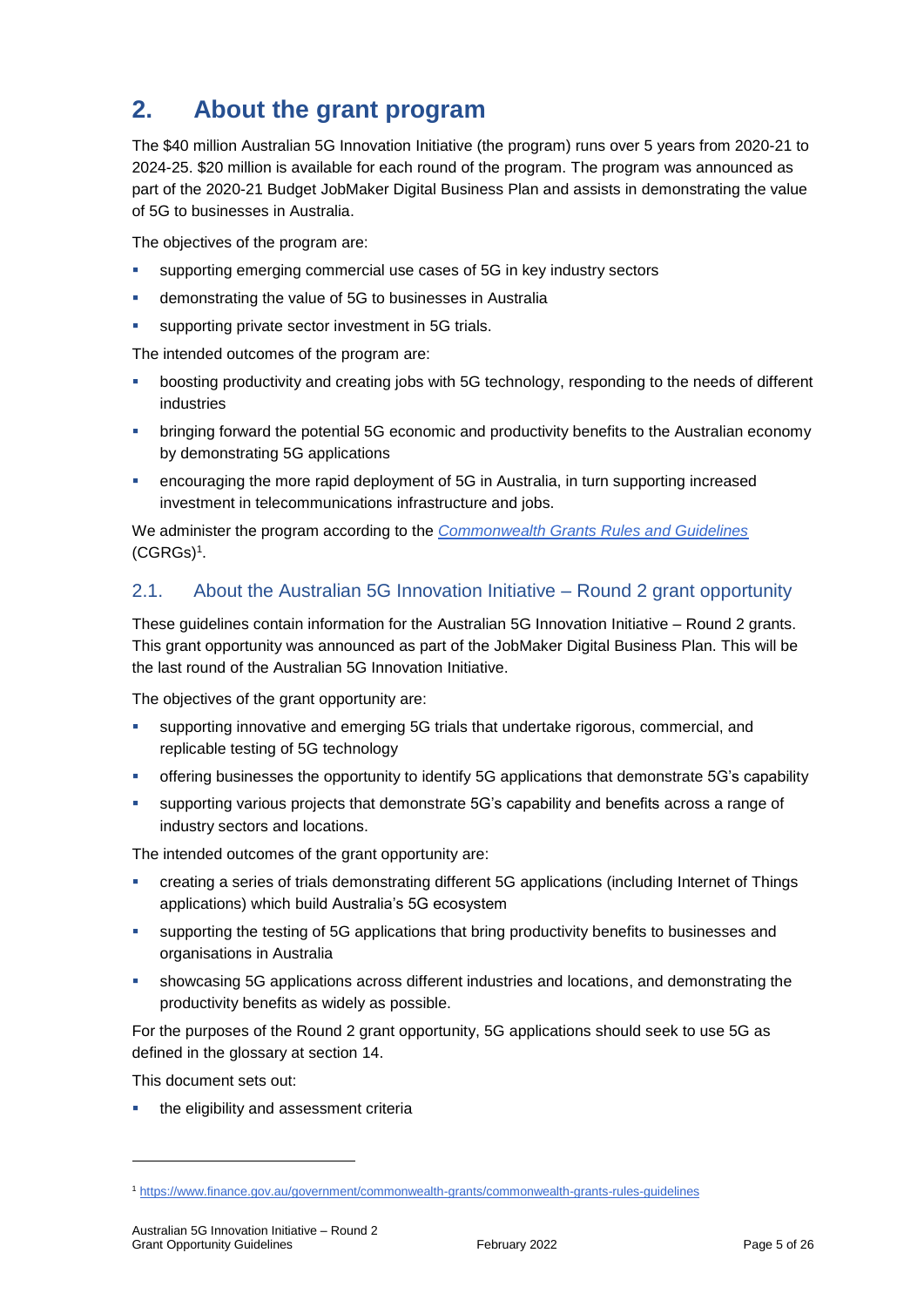- **•** how we consider and assess grant applications
- **•** how we notify applicants and enter into grant agreements with grantees
- **•** how we monitor and evaluate grantees' performance
- responsibilities and expectations in relation to the opportunity.

The Department of Industry, Science, Energy and Resources (the department) is responsible for administering this grant opportunity on behalf of the Department of Infrastructure, Transport, Regional Development and Communications.

We have defined key terms used in these guidelines in the glossary at section [14.](#page-19-0)

You should read this document carefully before you fill out an application.

## 2.2. Projects in the Western Parkland City

This round will direct up to \$2 million in funding to projects delivered in the Western Parkland City district to leverage the Government's investments under the Western Sydney City Deal.

Your project must have at least 80 per cent of eligible activities delivered in the Western Parkland City district to be considered as part of this allocation. The Western Parkland City district includes the following Local Government Areas (LGAs): Blue Mountains, Camden, Campbelltown, Fairfield, Hawkesbury, Liverpool, Penrith and Wollondilly.

All eligible applications will be assessed based on the assessment criteria and ranked. From this list the top ranked projects in the Western Parkland district will be funded up to \$2 million. The remainder of the applications will then be considered for funding.

## **3. Grant amount and grant period**

For this grant opportunity \$20 million is available over two years from 2022-23 to 2024-25, of which \$2 million is dedicated to projects in the Western Parkland City as outlined in section 2.2.

## 3.1. Grants available

The grant amount will be up to 80 per cent of eligible project expenditure (grant percentage)

- The minimum grant amount is \$100,000
- The maximum grant amount is \$2 million.

You are responsible for funding the remaining eligible and ineligible project costs. Your mandatory 20 per cent co-contribution must be cash.

You and your project partners (if applicable) are encouraged to make other contributions to your project, which can be cash or-in kind.

Projects that receive grants closer to the maximum value are expected to demonstrate multiple 5G applications, 5G applications that are more complex, or involve multiple project partners.

We cannot fund your project if it receives funding from another Commonwealth government grant. You can apply for a grant for your project under more than one Commonwealth program, but if your application is successful, you must choose either the Australian 5G Innovation Initiative grant or the other Commonwealth grant.

## 3.2. Project period

The maximum project period is 24 months.

You must complete your project by 31 December 2024.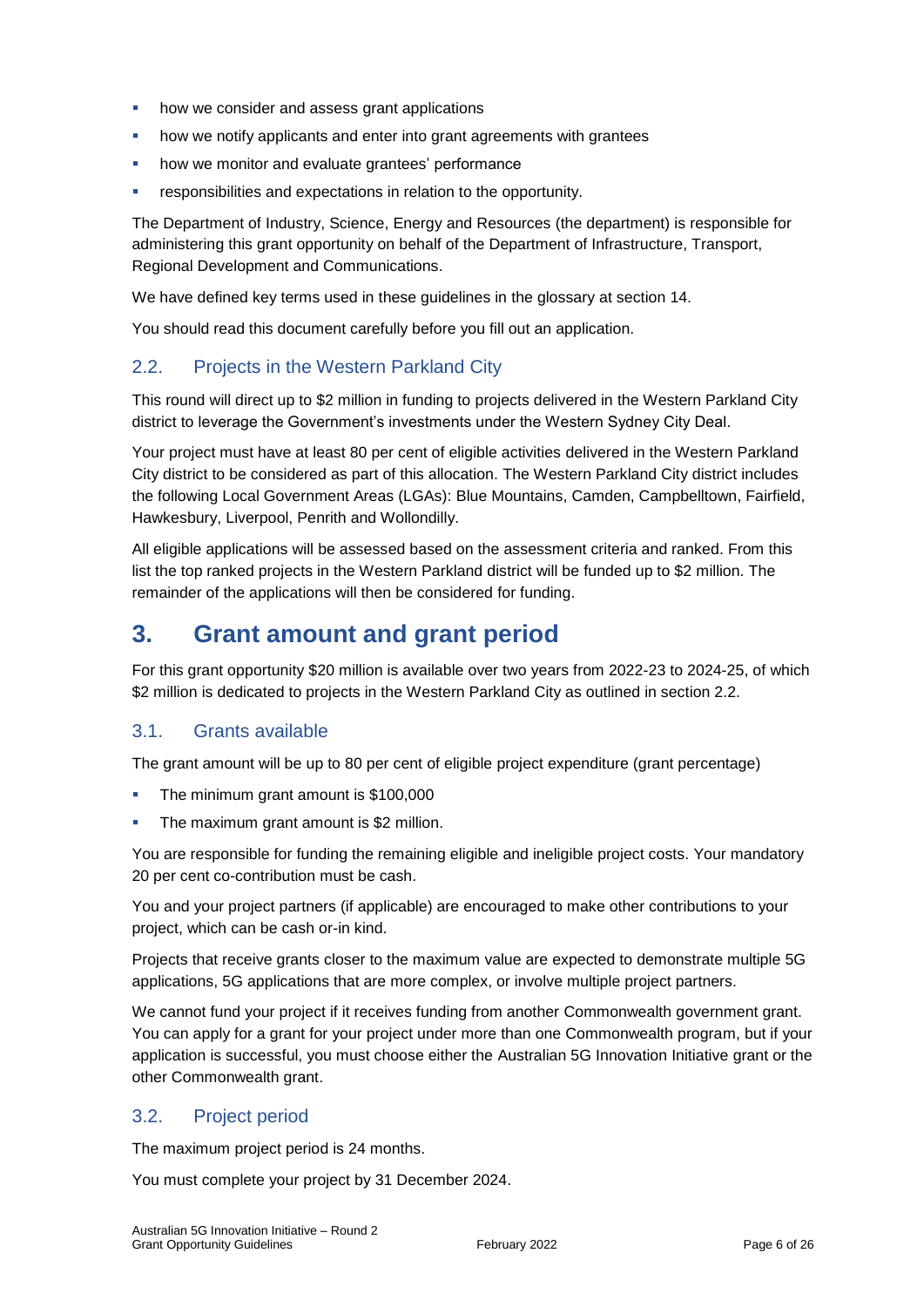## **4. Eligibility criteria**

We cannot consider your application if you do not satisfy all eligibility criteria.

### 4.1. Who is eligible?

To be eligible you must:

- **have an Australian Business Number (ABN)**
- be registered for the Goods and Services Tax (GST)

and be one of the following entities:

- an entity, incorporated in Australia
- a company limited by guarantee
- an incorporated trustee on behalf of a trust
- an incorporated not for profit organisation
- a Local Government or State/Territory Government agency or body, where an application involves a partnership with at least one other eligible entity.

Joint applications are acceptable, provided you have a lead organisation who is the main driver of the project and is eligible to apply. Your project partners do not have to be one of the eligible entitles above, and may include:

- a publicly funded research organisation (PFRO)
- a university
- an individual
- **a** partnership
- an unincorporated association

For further information on joint applications, refer to section [7.2.](#page-10-0)

## 4.2. Additional eligibility requirements

We can only accept applications where:

- you are able to meet your share of the project costs and provide evidence of your contribution as outlined in section 3.1
- you provide all mandatory attachments outlined in section 7.1.

We cannot waive the eligibility criteria under any circumstances.

### 4.3. Who is not eligible?

You are not eligible to apply if you are:

- an organisation, or your project partner is an organisation, included on the National Redress Scheme's website on the list of 'Institutions that have not joined or signified their intent to join the Scheme' [\(www.nationalredress.gov.au\)](http://www.nationalredress.gov.au/)
- an employer of 100 or more employees that has [not complied](https://www.wgea.gov.au/what-we-do/compliance-reporting/non-compliant-list) with the *Workplace Gender Equality Act (2012)*.

## **5. What the grant money can be used for**

### <span id="page-6-0"></span>5.1. Eligible activities

To be eligible your project must: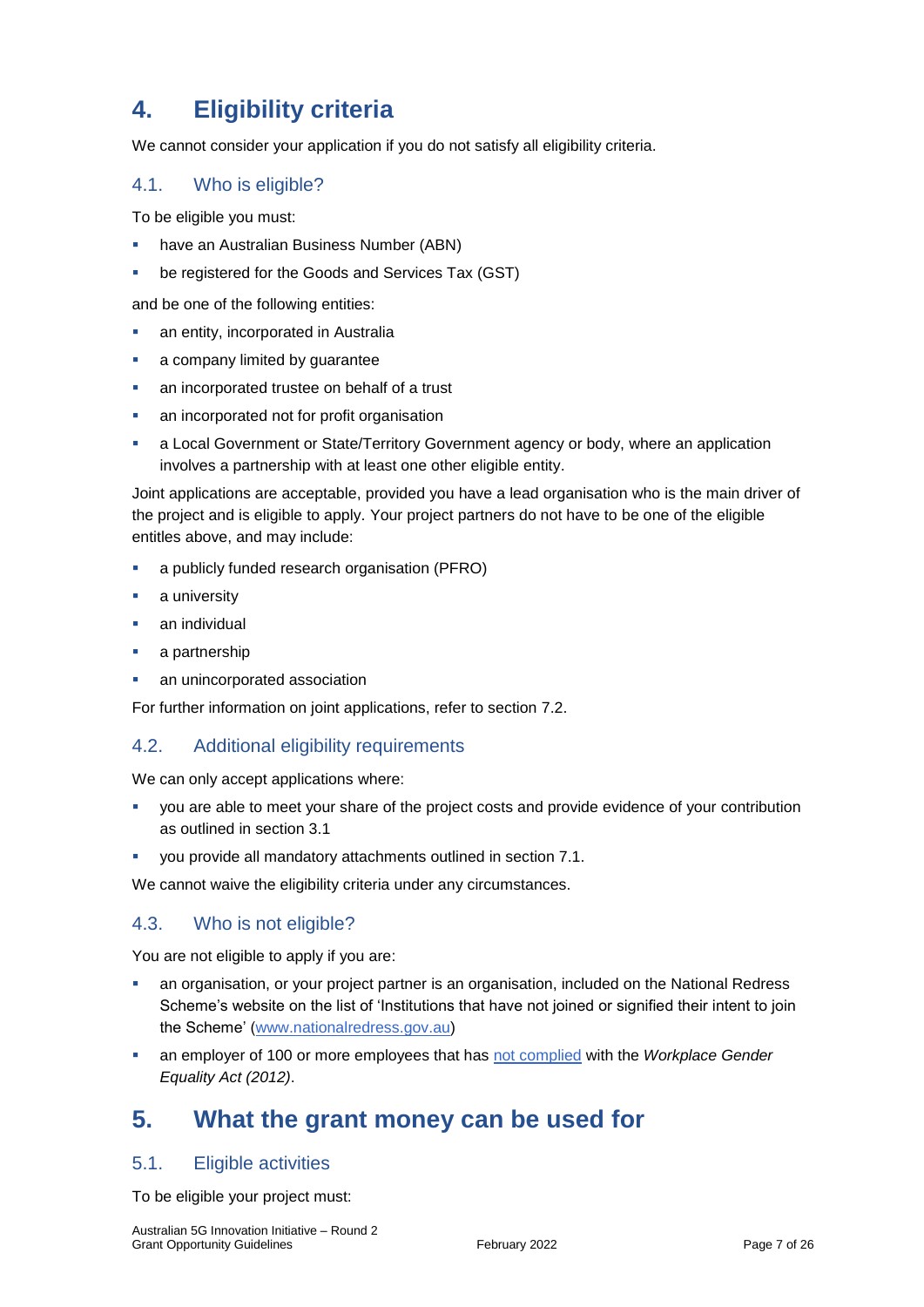- conduct trials that undertake rigorous, commercial, and replicable testing of technologies that make use of 5G
- identify solutions that demonstrate 5G's capabilities
- have at least \$125,000 in eligible expenditure (we fund 80% of eligible expenditure, \$125,000 in eligible expenditure is required in order to receive the minimum grant amount of \$100,000).

Eligible activities must make use of at least one of the following three core 5G capabilities:

- enhanced mobile broadband
- ultra reliable, low latency communications
- **nassive machine-to-machine communications.**

The definitions of the core capabilities are in the glossary at section [14.](#page-19-0)

Examples of 5G applications that take advantage of 5G's capabilities across a range of industry sectors are available on the [Australian 5G Innovation Initiative](https://www.infrastructure.gov.au/media-technology-communications/spectrum/australian-5g-innovation-initiative) website.

These examples are neither exhaustive nor limiting, and eligible activities could include projects that demonstrate 5G's capabilities in different sectors or through different 5G applications.

We may also approve other activities.

### <span id="page-7-0"></span>5.2. Eligible expenditure

You can only spend grant funds on eligible expenditure you have incurred on an agreed project as defined in your grant agreement.

Eligible expenditure items are:

- the purchase and installation of equipment directly used in the project
- set-up and administration costs connected with the project
- limited research and development costs if 5G applications are pre-commercial and this expenditure can be directly linked to achieving commercial 5G applications during the life of the project
- the cost of an independent audit of project expenditure (where we request one) up to a maximum of 1 per cent of total eligible project expenditure.

We may update the guidance on eligible and ineligible expenditure from time to time. If your application is successful, the version in place when you submitted your application applies to your project.

If your application is successful, we may ask you to verify project costs that you provided in your application. You may need to provide evidence such as quotes for major costs.

Not all expenditure on your project may be eligible for grant funding. The Program Delegate (who is a Senior Responsible Officer within the department with responsibility for administering the program) makes the final decision on what is eligible expenditure and may give additional guidance on eligible expenditure if required.

To be eligible, expenditure must:

- be a direct cost of the project, and
- be incurred by you for required project audit activities.

You must incur the project expenditure between the project start and end date for it to be eligible unless stated otherwise.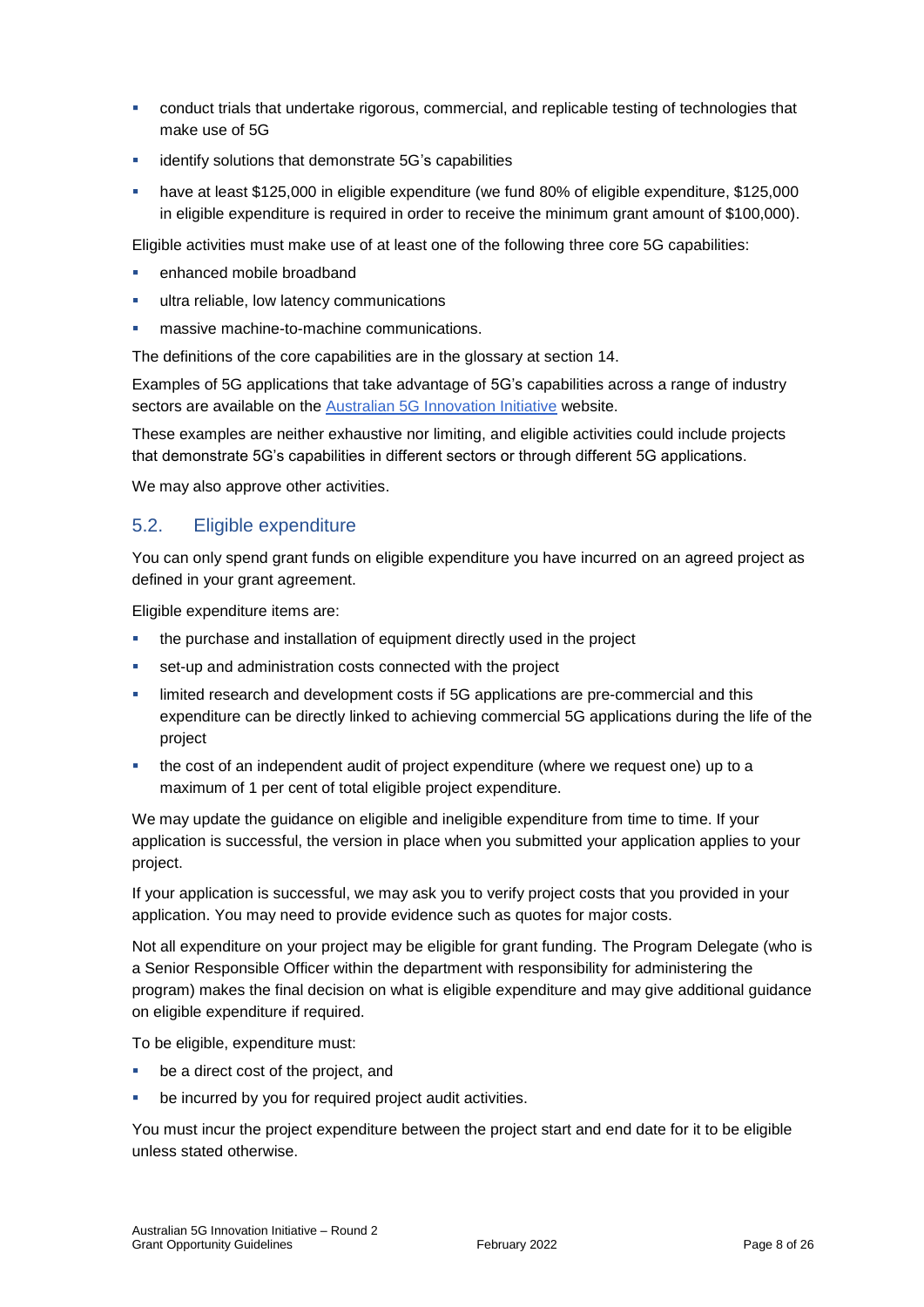You may choose to commence your project from the date we notify you that your application is successful. We are not responsible for any expenditure you incur until a grant agreement is executed. The Commonwealth will not be liable, and should not be held out as being liable, for any activities undertaken before the grant agreement is executed.

## 5.3. What you cannot use the grant for

Expenditure items that are not eligible are:

- costs incurred through business as usual activities by commercial mobile network operators such as continuation of technology deployment
- costs incurred in the preparation of a grant application or related documentation
- **verseas travel**
- **EXECUTE:** investments in land and buildings
- **EXECUTE:** equipment not directly related to trialling 5G applications
- significant investment in research and development into 5G applications
- investments in readily available retail technologies, such as 5G mobile phones, and
- other activities not relevant to the activities to which the grant has been made.

## **6. The assessment criteria**

You must address all assessment criteria in your application. We will assess your application based on the weighting given to each criterion.

The application form asks questions that relate to the assessment criteria below. The amount of detail and supporting evidence you provide in your application should be relative to the project size, complexity and grant amount requested. You should provide evidence to support your answers. The application form displays size limits for answers.

We will only consider funding applications that score at least 50 per cent against each assessment criterion, as these represent best value for money.

## 6.1. Assessment criterion 1

#### **Demonstrating the value of 5G (30 points)**

You should demonstrate how your project aligns with the program objectives by describing:

- a. the problem or opportunity your project will address and the sector/s it is relevant to
- b. the specific use case or trial that will be conducted
- c. how 5G is being used in an innovative way, including
	- why the use case or trial is an innovative use of 5G
	- why 5G is required for the project to function and why the project could not be delivered with 4G technology
- d. how your project will address the problem or opportunity, including
	- how the use case and 5G technology together addresses the problem or opportunity
	- why is this method effective in addressing the problem or opportunity.

You must include an evaluation plan for your project that supports your response to this assessment criterion. For further information about the evaluation plan, see Appendix A.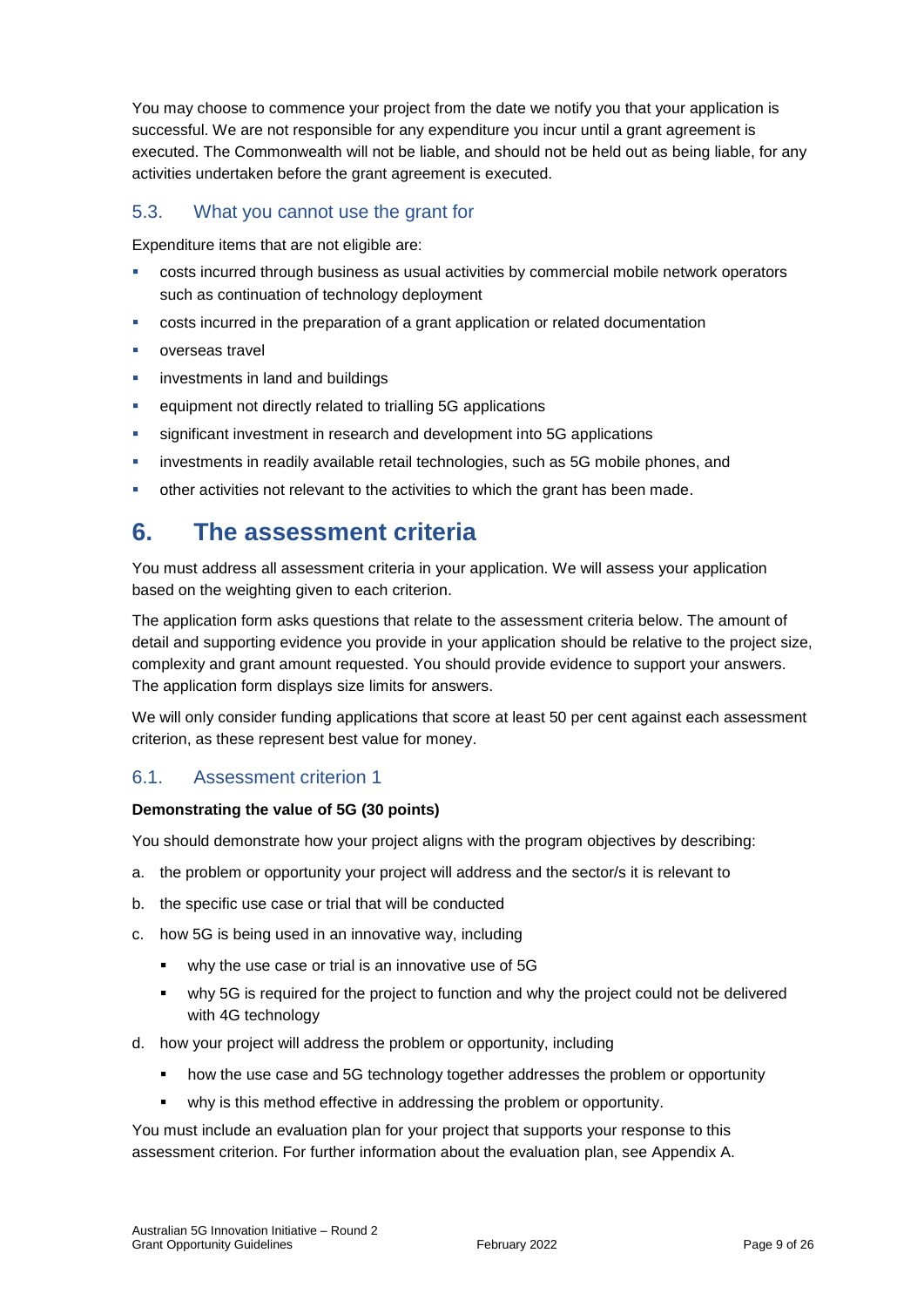## 6.2. Assessment criterion 2

#### **Capacity, capability and resources to deliver the project (40 points)**

You must demonstrate this by describing:

- a. the key resources required to implement your project, including:
	- personnel and regulatory approvals
	- resource availability and/or a clear plan to obtain the required resources
	- **•** budget allocations for resources.
- b. your readiness to commence the project, including:
	- **•** partner contributions and their role/s in delivering the project
	- your relevant skills, experience and expertise to deliver the project
	- your assessment of risks and mitigations including cyber security, data security and privacy risks.
- c. availability of required 5G equipment and associated technology, including:
	- 5G network equipment and user terminals, including whether the equipment is market ready, or development is required
	- application technology that runs over the underlying 5G connectivity and is needed as part of the trial.

You must include a project plan that supports your response to this assessment criterion. For further information about the project plan, see Appendix B. You should include letters of support if applicable.

## 6.3 Assessment criterion 3

#### **Benefits of your project (30 points)**

You must demonstrate this by describing:

- a. how the project will generate productivity gains for your business, such as the creation of new job opportunities, business growth or entry into new markets
- b. the larger scale benefits of your project, such as benefits to the target sector or more broadly across industry sectors, efficiency gains, productivity increases, job opportunities beyond the life of the project and wider-scale adoption of the solutions trialled in your project
- c. how you will share the benefits of the project with other businesses in Australia.

You must include an evaluation plan for your project that supports your response to this assessment criterion. For further information about the evaluation plan, see Appendix A.

## **7. How to apply**

Before applying you should read and understand these guidelines, the sample [application form](https://business.gov.au/grants-and-programs/australian-5g-innovation-initiative-round-2#key-documents) and the sample [grant agreement](https://business.gov.au/grants-and-programs/australian-5g-innovation-initiative-round-2#key-documents) published on business.gov.au and GrantConnect.

You will need to set up an account to access our online [portal.](https://portal.business.gov.au/) The portal allows you to apply for and manage a grant or service in a secure online environment.

To apply, you must:

complete the online [application form](https://business.gov.au/grants-and-programs/australian-5g-innovation-initiative-round-2) via business.gov.au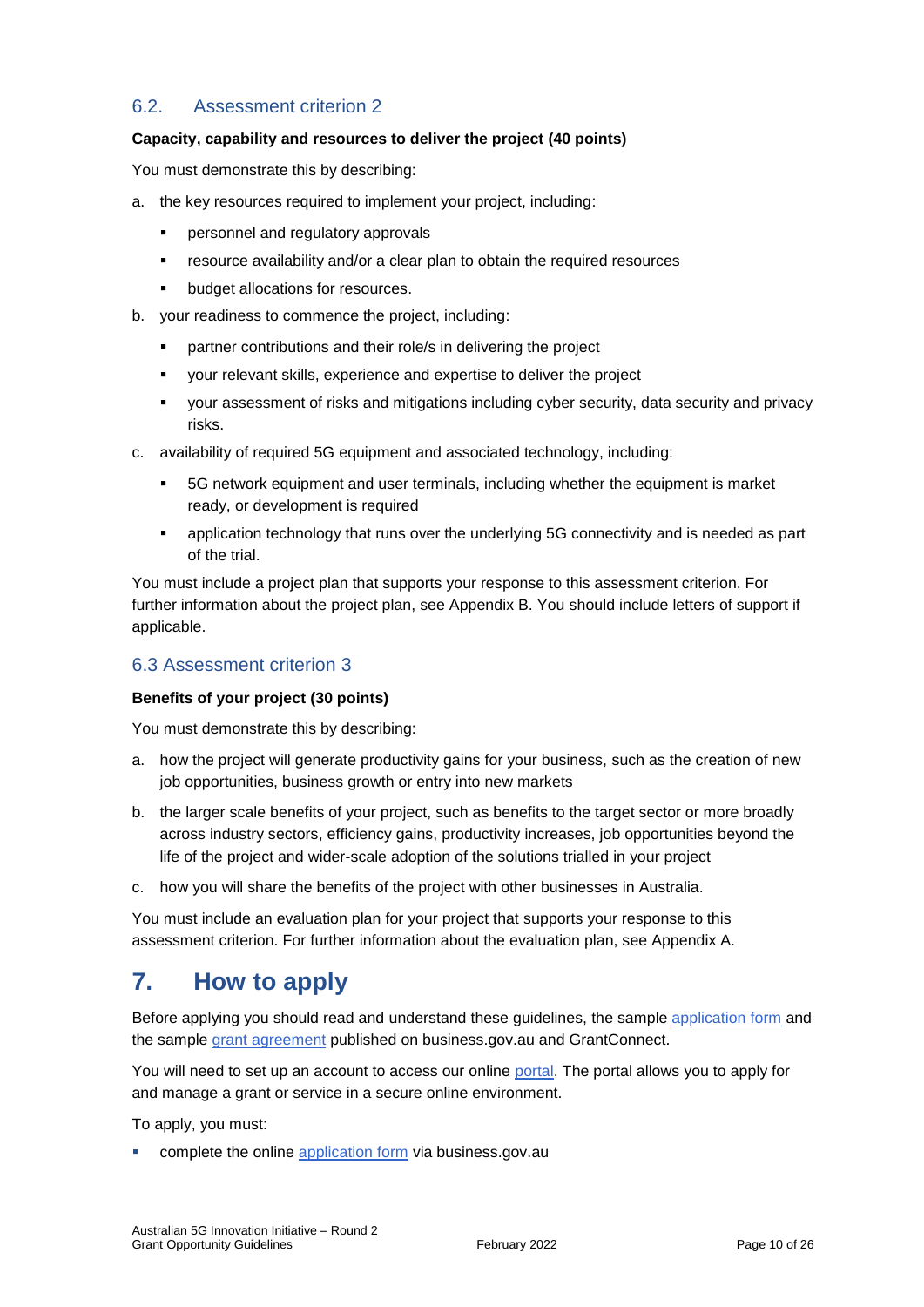- **•** provide all the information requested including information about the technical components of your project
- address all eligibility and assessment criteria
- include all necessary attachments

You can view and print a copy of your submitted application on the portal for your own records.

You are responsible for making sure your application is complete and accurate. Giving false or misleading information is a serious offence under the *Criminal Code Act 1995* (Cth). If we consider that you have provided false or misleading information we may not progress your application. If you find an error in your application after submitting it, you should call us immediately on 13 28 46.

If we find an error or information that is missing, we may ask for clarification or additional information from you that will not change the nature of your application. However, we can refuse to accept any additional information from you that would change your submission after the application closing time.

If you need further guidance around the application process, or if you have any issues with the portal, [contact us](https://www.business.gov.au/contact-us) at business.gov.au or by calling 13 28 46.

### 7.1. Attachments to the application

You must provide the following documents with your application:

- **Example 1** evaluation plan, see Appendix A
- **Project plan, see Appendix B**
- letter of support for each project partner (where applicable)
- **trust deed (where applicable)**
- accountant or CFO declaration as evidence that you can cover your share of the project costs (template provided on [business.gov.au](https://business.gov.au/grants-and-programs/australian-5g-innovation-initiative-round-2#key-documents) and GrantConnect)

You must attach supporting documentation in line with the instructions provided in the form. You should only attach requested documents. The total of all attachments cannot exceed 20MB. We will not consider information in attachments that we do not request.

### <span id="page-10-0"></span>7.2. Joint applications

We recognise that some organisations may want to join together as a group to deliver a project. In these circumstances, you must appoint a lead organisation. Only the lead organisation can submit the application form and enter into the grant agreement with the Commonwealth. The application should identify all other members of the proposed group and include a letter of support from each of the project partners. Each letter of support should include:

- details of the project partner
- an overview of how the project partner will work with the lead organisation and any other project partners in the group to successfully complete the project
- an outline of the relevant experience and/or expertise the project partner will bring to the group
- the roles/responsibilities the project partner will undertake, and the resources it will contribute (if any)
- details of a nominated management level contact officer.

You must have a formal arrangement in place with all parties prior to execution of the grant agreement.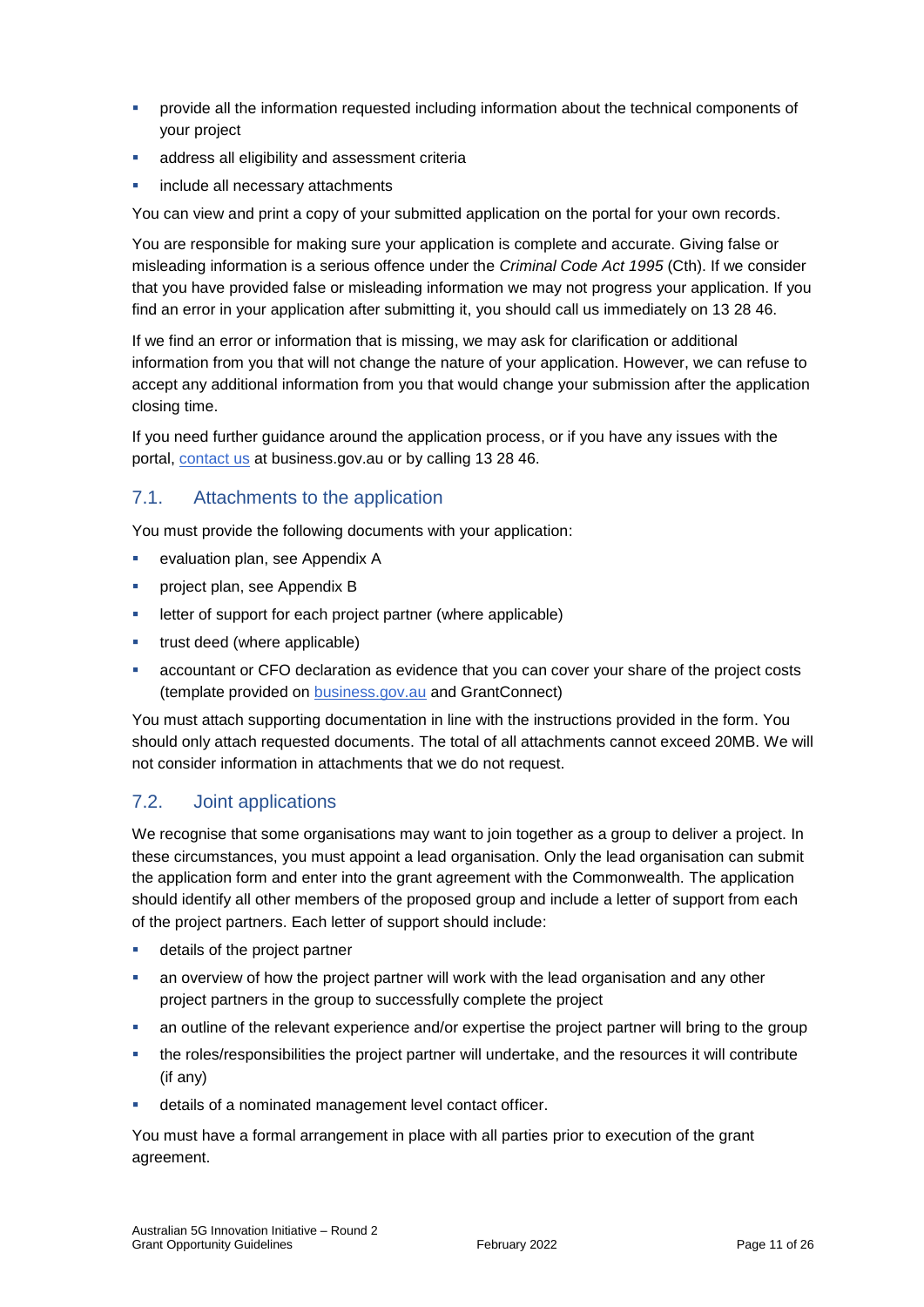## 7.3. Timing of grant opportunity

You can only submit an application between the published opening and closing dates. We cannot accept late applications.

If you are successful, we expect you will be able to commence your project around December 2022.

| Activity                                   | Timeframe        |
|--------------------------------------------|------------------|
| Assessment of applications                 | 12 weeks         |
| Approval of outcomes of selection process  | 2 weeks          |
| Notification to applicants                 | 2 weeks          |
| Negotiations and award of grant agreements | 1-4 weeks        |
| Earliest start date of project             | 1 December 2022  |
| End date of grant commitment               | 31 December 2024 |

## **8. The grant selection process**

We first review your application against the eligibility criteria. If eligible, we will then assess it against the assessment criteria. Only eligible applications will proceed to the assessment stage.

We consider your application on its merits, based on:

- **•** how well it meets the criteria
- how it compares to other applications
- **•** whether it provides value with relevant money.

When assessing whether the application represents value with relevant money, we will have regard to:

- the overall objectives of the grant opportunity
- the evidence provided to demonstrate how your project contributes to meeting those objectives
- the relative value of the grant sought

We refer your application to the Assessment Committee, an independent committee of experts from the Department of Infrastructure, Transport, Regional Development and Communications. The committee may also seek additional advice from independent technical experts.

The committee will assess your application against the assessment criteria and compare it to other eligible applications before recommending which projects to fund. The committee will be required to perform their duties in accordance with the CGRGs.

If the selection process identifies unintentional errors in your application, we may contact you to correct or clarify the errors, but you cannot make any material alteration or addition.

## 8.1. Who will approve grants?

The Minister decides which grants to approve taking into account the recommendations of the committee and the availability of grant funds.

The Minister's decision is final in all matters, including:

the grant approval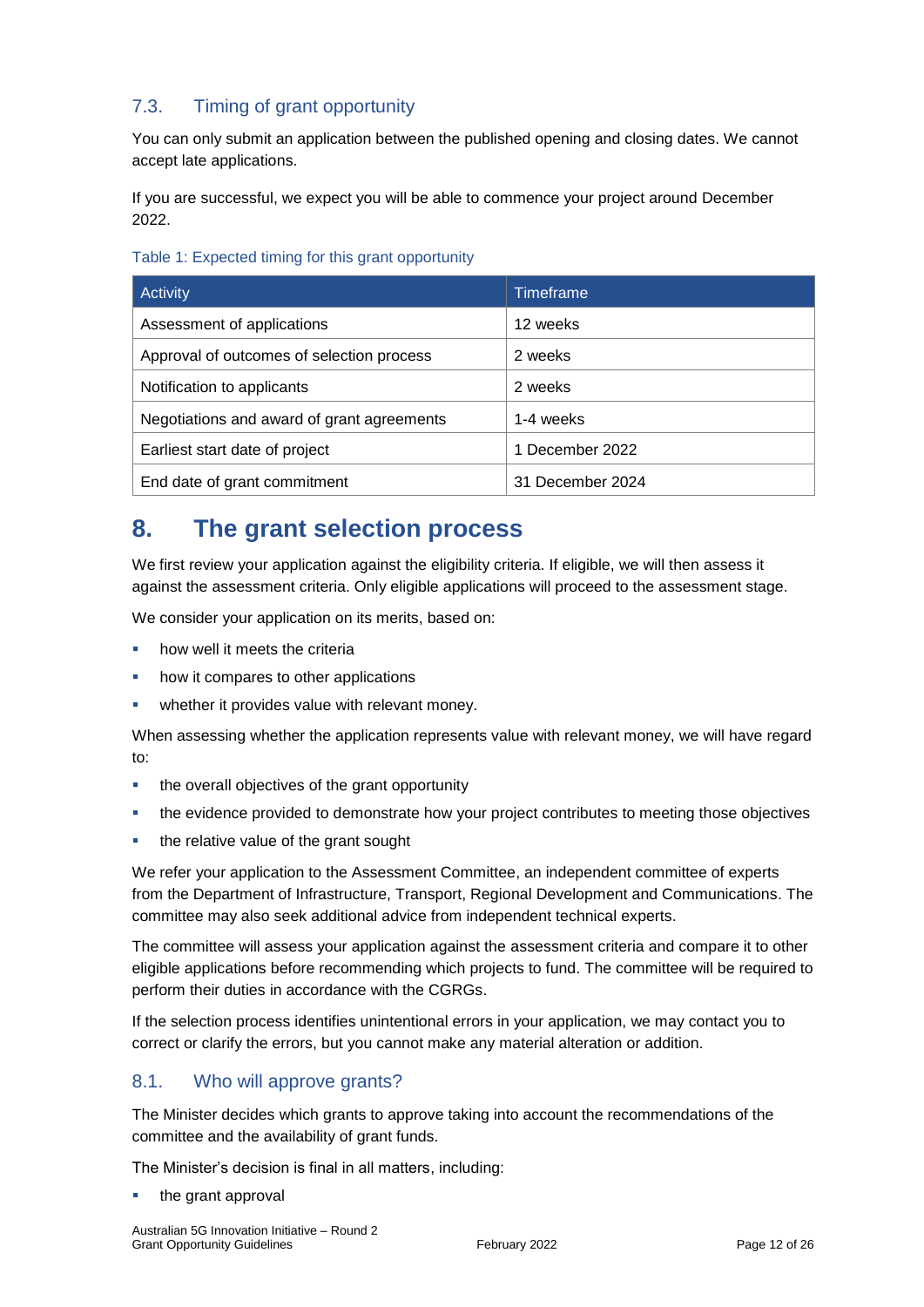- the grant funding to be awarded
- any conditions attached to the offer of grant funding.

We cannot review decisions about the merits of your application.

The Minister will not approve funding if there is insufficient program funds available across relevant financial years for the program.

## **9. Notification of application outcomes**

We will advise you of the outcome of your application in writing. If you are successful, we advise you of any specific conditions attached to the grant.

If you are unsuccessful, we will give you an opportunity to request feedback on your application. You can submit a new application for the same (or similar) project in any future funding rounds. You should include new or more information to address the weaknesses that prevented your previous application from being successful.

## **10. Successful grant applications**

## 10.1. Grant agreement

You must enter into a legally binding grant agreement with the Commonwealth. The grant agreement has general terms and conditions that cannot be changed. A sample [grant agreement](https://business.gov.au/grants-and-programs/australian-5g-innovation-initiative-round-2#key-documents) is available on business.gov.au and GrantConnect.

We must execute a grant agreement with you before we can make any payments. Execute means both you and the Commonwealth have signed the agreement. We are not responsible for any expenditure you incur until a grant agreement is executed.

The approval of your grant may have specific conditions determined by the assessment process or other considerations made by the Minister. We will identify these in the offer of grant funding.

If you enter an agreement under the Australian 5G Innovation Initiative, you cannot receive other grants for this project from other Commonwealth granting programs.

The Commonwealth may recover grant funds if there is a breach of the grant agreement.

We will use a standard grant agreement. Amendments to the standard agreement will not be accepted.

You will have 30 days from the date of a written offer to execute this grant agreement with the Commonwealth. During this time, we will work with you to finalise details.

The offer may lapse if both parties do not sign the grant agreement within this time. Under certain circumstances, we may extend this period. We base the approval of your grant on the information you provide in your application. We will review any required changes to these details to ensure they do not impact the project as approved by the Minister.

## 10.2. Project specific legislation, policies and industry standards

You must comply with all relevant laws and regulations in undertaking your project. You must also comply with the specific legislation/policies/industry standards that follow. It is a condition of the grant funding that you meet these requirements. We will include these requirements in your grant agreement.

In particular, you will be required to comply with:

State/Territory legislation in relation to working with children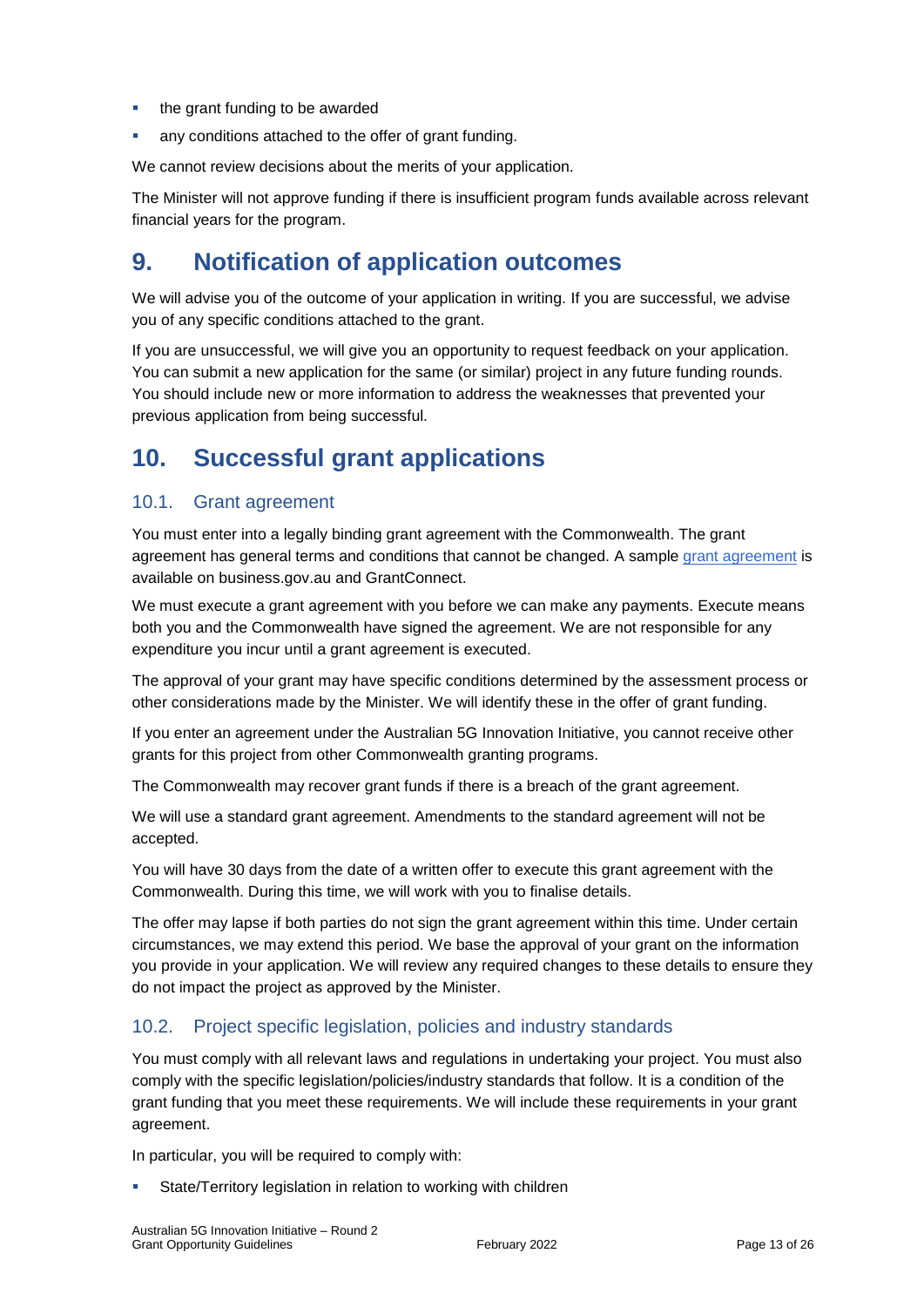- **the** *[Telecommunications Act 1997](https://www.legislation.gov.au/Details/C2020C00268)***<sup>2</sup> (further information on how the telecommunications policy** framework applies to carriers is available on the <u>ACMA website3</u>)
- the *[Radiocommunications Act 1992](https://www.legislation.gov.au/Details/C2019C00262)<sup>4</sup>*
- **The Australian Government's 2018 5G security guidance to Australian carriers and the** *[Telecommunications and Other Legislation Amendment Act 2017](https://www.legislation.gov.au/Details/C2018C00385)<sup>5</sup>* (also known as the Telecommunications Sector Security Reforms)
- Regulation and standards developed by the [Australian Radiation Protection and Nuclear Safety](https://www.arpansa.gov.au/regulation-and-licensing/regulatory-publications/radiation-protection-series/codes-and-standards/rps3)  [Agency \(ARPANSA\)](https://www.arpansa.gov.au/regulation-and-licensing/regulatory-publications/radiation-protection-series/codes-and-standards/rps3) that set out safe exposure limits to radiofrequency electromagnetic energy  $(EME).<sup>6</sup>$

In November 2021 the Government launched the Australian Government's Critical Technology Supply Chain Principles. While these are voluntary principles applicants are encouraged to consider these principles when developing their applications.

## 10.3. How we pay the grant

The grant agreement will state the:

- maximum grant amount we will pay
- proportion of eligible expenditure covered by the grant (grant percentage)

We will not exceed the maximum grant amount under any circumstances. If you incur extra costs, you must meet them yourself.

We will make payments according to an agreed schedule set out in the grant agreement. Payments are subject to satisfactory progress on the project.

## 10.4. Tax obligations

If you are registered for the Goods and Services Tax (GST), where applicable we will add GST to your grant payment and provide you with a recipient created tax invoice. You are required to notify us if your GST registration status changes during the project period. GST does not apply to grant payments to government related entities<sup>7</sup>.

Grants are assessable income for taxation purposes, unless exempted by a taxation law. We recommend you seek independent professional advice on your taxation obligations or seek assistance from the [Australian Taxation Office.](https://www.ato.gov.au/) We do not provide advice on tax.

## **11. Announcement of grants**

We will publish non-sensitive details of successful projects on GrantConnect. We are required to do this by the *[Commonwealth Grants Rules and Guidelines](https://www.finance.gov.au/government/commonwealth-grants/commonwealth-grants-rules-guidelines)* unless otherwise prohibited by law. We may also publish this information on business.gov.au. This information may include:

name of your organisation

<sup>2</sup> <https://www.legislation.gov.au/Details/C2020C00268>

<sup>3</sup> <https://www.acma.gov.au/publications/2018-05/guide/carrier-licensing-guide>

<sup>4</sup> <https://www.legislation.gov.au/Details/C2019C00262>

<sup>5</sup> <https://www.legislation.gov.au/Details/C2018C00385>

<sup>6</sup> [https://www.arpansa.gov.au/regulation-and-licensing/regulatory-publications/radiation-protection-series/codes-and](https://www.arpansa.gov.au/regulation-and-licensing/regulatory-publications/radiation-protection-series/codes-and-standards/rps3)[standards/rps3](https://www.arpansa.gov.au/regulation-and-licensing/regulatory-publications/radiation-protection-series/codes-and-standards/rps3)

<sup>&</sup>lt;sup>7</sup> See Australian Taxation Office ruling GSTR 2012/2 available at ato.gov.au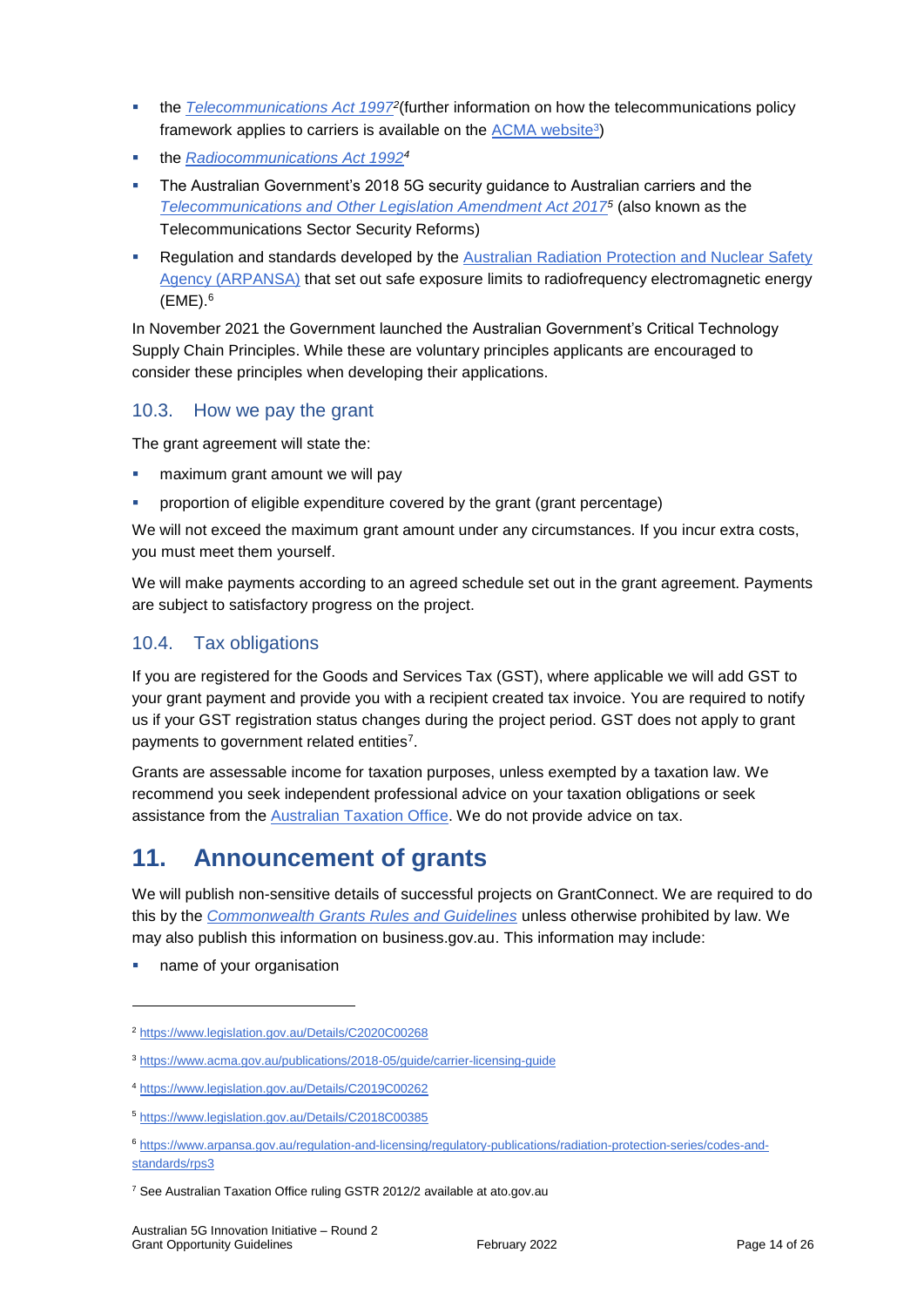- **title of the project**
- **description of the project and its aims**
- **all amount of grant funding awarded**
- Australian Business Number
- business location
- your organisation's industry sector.

## **12. How we monitor your grant activity**

## 12.1. Keeping us informed

You should let us know if anything is likely to affect your project or organisation.

We need to know of any key changes to your organisation or its business activities, particularly if they affect your ability to complete your project, carry on business and pay debts due.

You must also inform us of any changes to your:

- name
- addresses
- nominated contact details
- bank account details.

If you become aware of a breach of terms and conditions under the grant agreement you must contact us immediately.

You must notify us of events relating to your project and provide an opportunity for the Minister or their representative to attend.

## 12.2. Reporting

You must submit reports in line with the [grant agreement.](file://///prod.protected.ind/User/user03/LLau2/insert%20link%20here) We will provide the requirements for these reports as appendices in the grant agreement. We will remind you of your reporting obligations before a report is due. We will expect you to report on:

- progress against agreed project milestones
- project expenditure, including expenditure of grant funds
- contributions of participants/partners directly related to the project.

The amount of detail you provide in your reports should be relative to the project size, complexity and grant amount.

We will monitor the progress of your project by assessing reports you submit and may conduct site visits to confirm details of your reports if necessary. Occasionally we may need to re-examine claims, seek further information or request an independent audit of claims and payments.

We expect that you will be willing to share your project through case studies and any other promotional material created by the Australian Government. We will not include commercially sensitive material in case studies and any other promotional material that will be made public.

We encourage you to share key milestones and achievements during the project period for potential media opportunities.

#### 12.2.1. Progress reports

Progress reports must: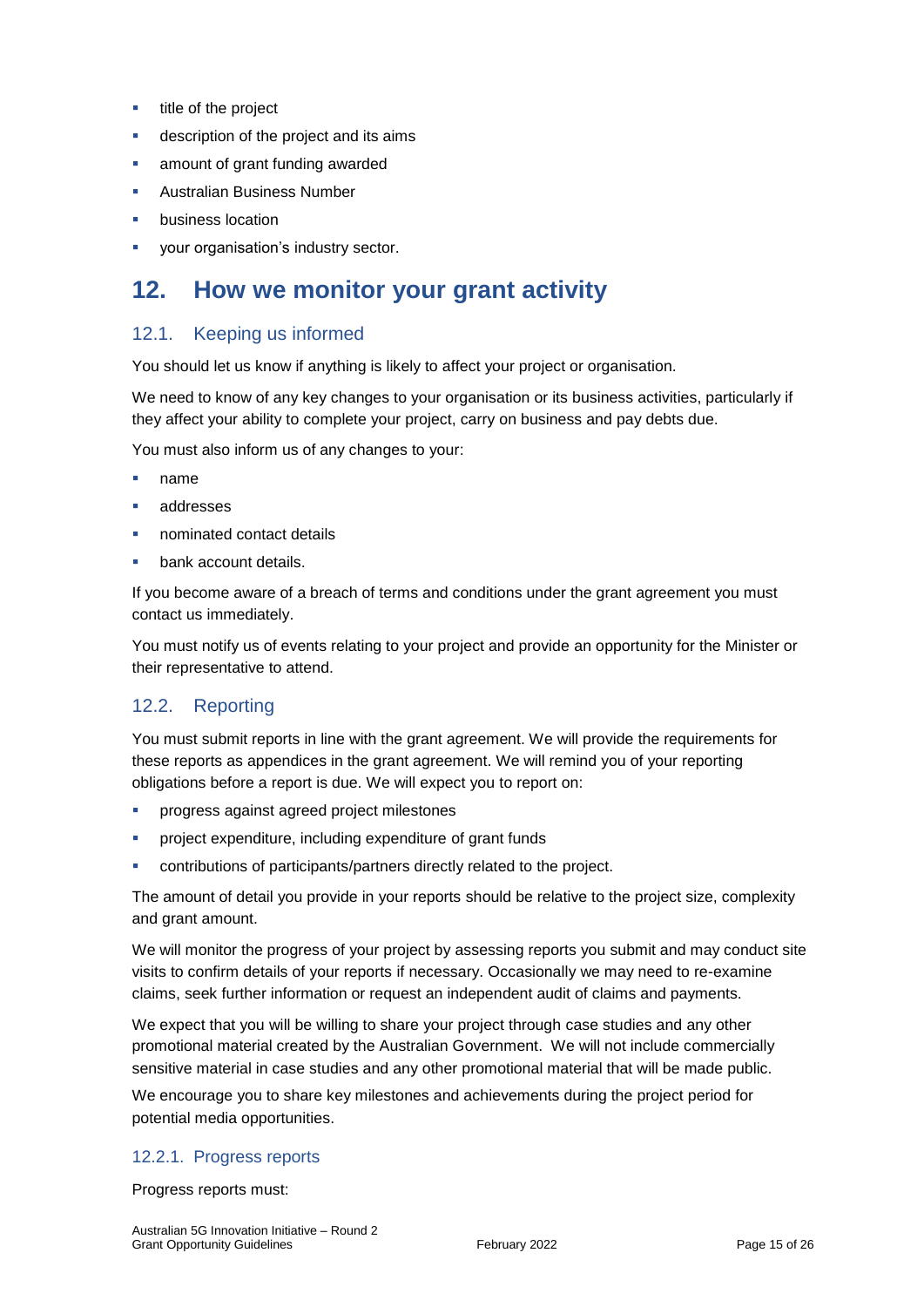- include details of your progress towards completion of agreed project activities
- show the total eligible expenditure incurred to date
- be submitted by the report due date (you can submit reports ahead of time if you have completed relevant project activities).

We will only make grant payments when we receive satisfactory progress reports.

You must discuss any project or milestone reporting delays with us as soon as you become aware of them.

### 12.2.2. End of project report

When you complete the project, you must submit an end of project report.

End of project reports must:

- include the agreed evidence as specified in the grant agreement
- identify the total eligible expenditure incurred for the project
- include a declaration that the grant money was spent in accordance with the grant agreement and to report on any underspends of the grant money
- be submitted by the report due date.

#### 12.2.3. Ad-hoc reports

We may ask you for ad-hoc reports on your project. This may be to provide an update on progress, or any significant delays or difficulties in completing the project.

### 12.3. Independent audits

We may ask you to provide an independent audit report. An audit report will verify that you spent the grant in accordance with the grant agreement. The audit report requires you to prepare a statement of grant income and expenditure. The report template is available on business.gov.au and GrantConnect.

### 12.4. Compliance visits

We may visit you during the project period, or at the completion of your project, to review your compliance with the grant agreement. We may also inspect the records you are required to keep under the grant agreement. We will provide you with reasonable notice of any compliance visit.

### 12.5. Grant agreement variations

We recognise that unexpected events may affect project progress. In these circumstances, you can request a variation to your grant agreement, including:

- changing project milestones
- extending the timeframe for completing the project
- changing project activities

The program does not allow for an increase of grant funds.

If you want to propose changes to the grant agreement, you must put them in writing before the project end date. We can provide you with a variation request template.

If a delay in the project causes milestone achievement and payment dates to move to a different financial year, you will need a variation to the grant agreement. We can only move funds between financial years if there is enough program funding in the relevant year to allow for the revised payment schedule. If we cannot move the funds, you may lose some grant funding.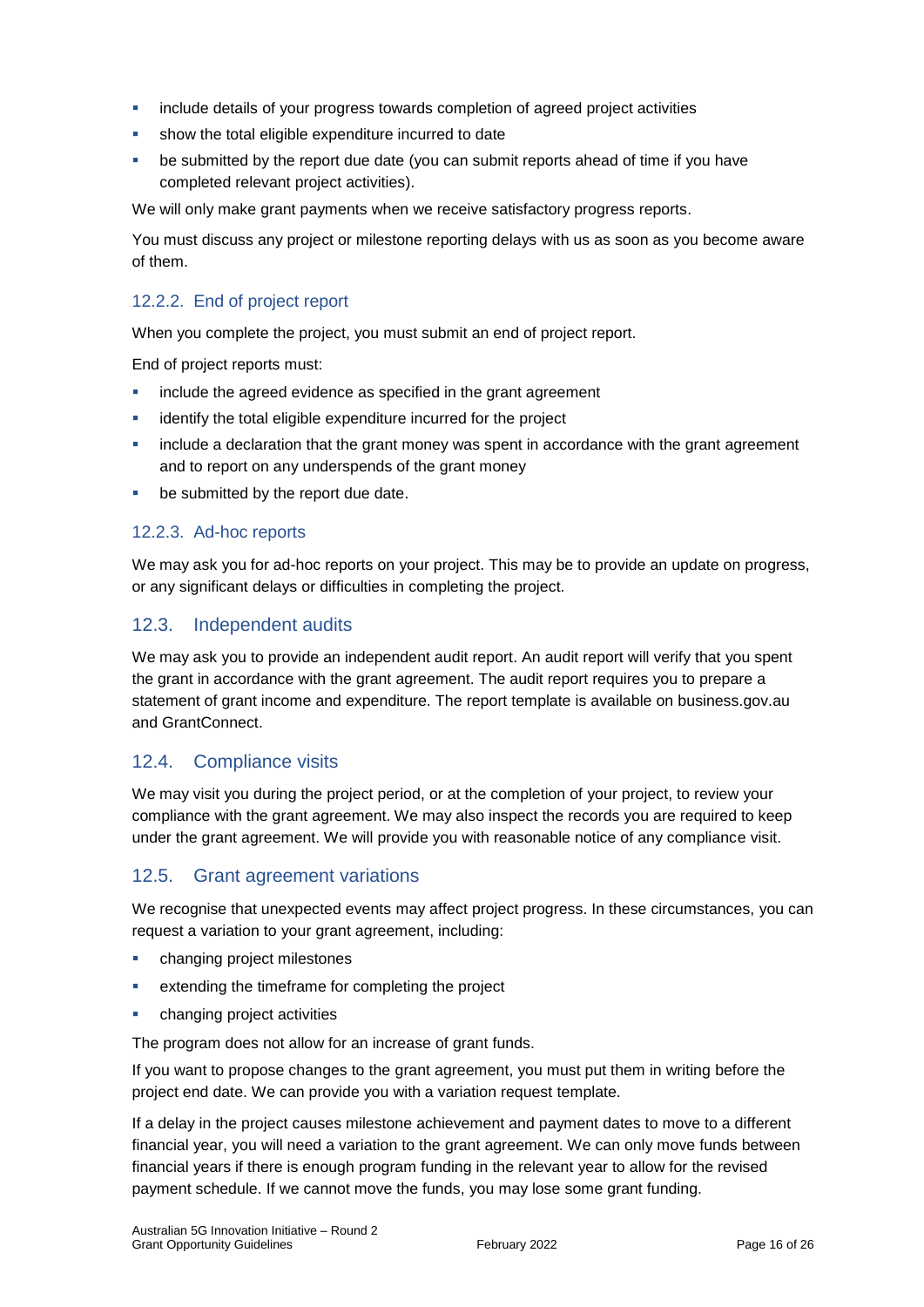You should not assume that a variation request will be successful. We will consider your request based on factors such as:

- how it affects the project outcome
- consistency with the program policy objective, grant opportunity guidelines and any relevant policies of the department
- changes to the timing of grant payments
- availability of program funds.

### 12.6. Evaluation

The Department of Infrastructure, Transport, Regional Development and Communications may evaluate the grant opportunity to measure how well the outcomes and objectives have been achieved. We may use information from your application and project reports for this purpose. We may also interview you, or ask you for more information to help us understand how the grant impacted you and to evaluate how effective the program was in achieving its outcomes.

We may contact you up to two years after you finish your project for more information to assist with this evaluation.

## 12.7. Grant acknowledgement

If you make a public statement about a project funded under the program, including in a brochure or publication, you must acknowledge the grant by using the following:

'This project received grant funding from the Australian Government.'

If you erect signage in relation to the project, the signage must contain an acknowledgement of the grant.

## **13. Probity**

We will make sure that the grant opportunity process is fair, according to the published guidelines, incorporates appropriate safeguards against fraud, unlawful activities and other inappropriate conduct and is consistent with the CGRGs.

## 13.1. Conflicts of interest

Any conflicts of interest could affect the performance of the grant opportunity or program. There may be a [conflict of interest,](http://www.apsc.gov.au/publications-and-media/current-publications/aps-values-and-code-of-conduct-in-practice/conflict-of-interest) or perceived conflict of interest, if our staff, any member of a committee or advisor and/or you or any of your personnel:

- has a professional, commercial or personal relationship with a party who is able to influence the application selection process, such as an Australian Government officer
- **•** has a relationship with or interest in, an organisation, which is likely to interfere with or restrict the applicants from carrying out the proposed activities fairly and independently or
- **•** has a relationship with, or interest in, an organisation from which they will receive personal gain because the organisation receives a grant under the grant program/ grant opportunity.

As part of your application, we will ask you to declare any perceived or existing conflicts of interests or confirm that, to the best of your knowledge, there is no conflict of interest.

If you later identify an actual, apparent, or perceived conflict of interest, you must inform us in writing immediately.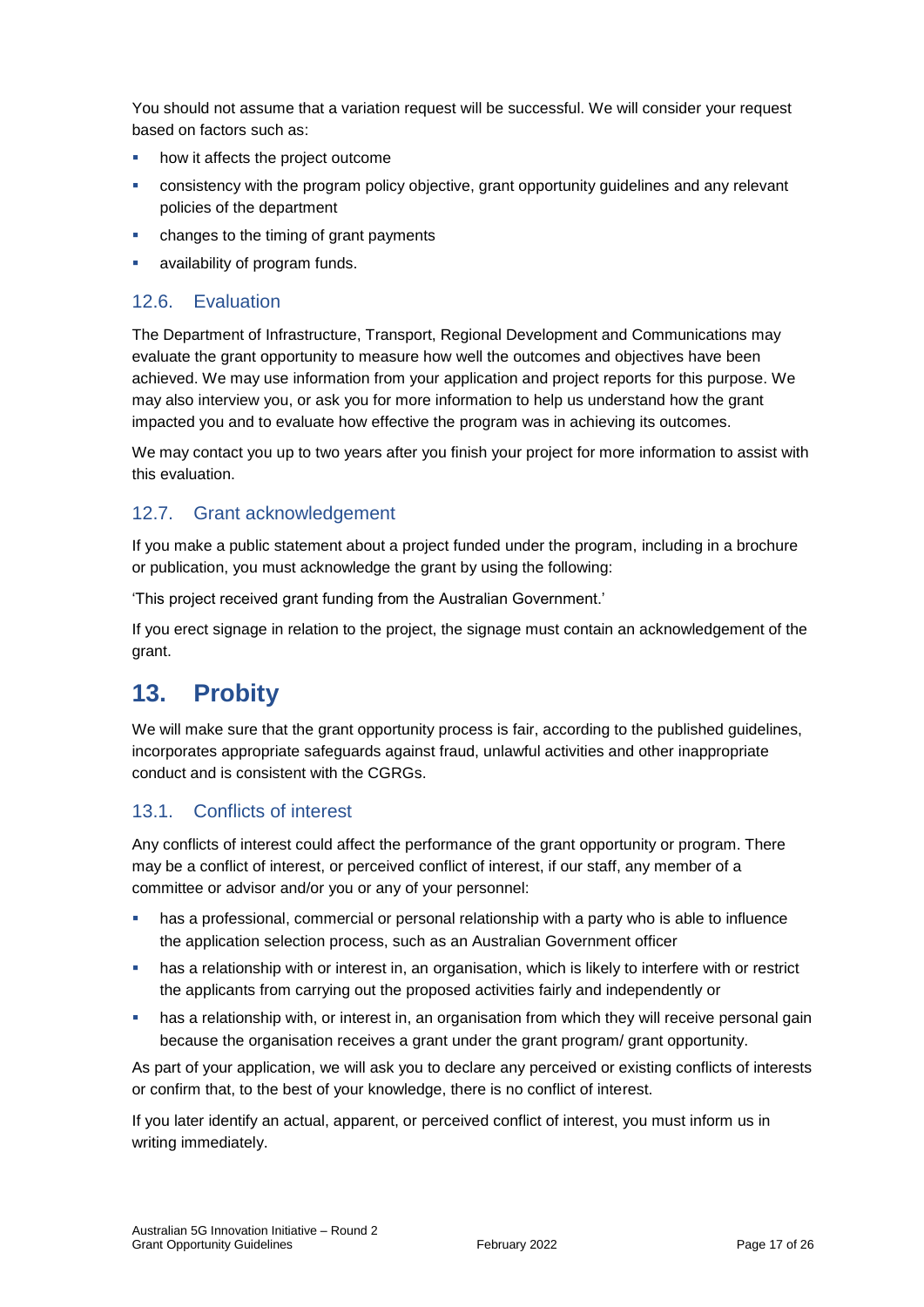Conflicts of interest for Australian Government staff are handled as set out in the Australian [Public](https://www.legislation.gov.au/Details/C2019C00057)  [Service Code of Conduct \(Section 13\(7\)\)](https://www.legislation.gov.au/Details/C2019C00057)<sup>8</sup> of the *Public Service Act 1999* (Cth). Committee members and other officials including the decision maker must also declare any conflicts of interest.

We publish our [conflict of interest policy](https://www.industry.gov.au/sites/g/files/net3906/f/July%202018/document/pdf/conflict-of-interest-and-insider-trading-policy.pdf)<sup>9</sup> on the department's website. The Commonwealth policy entity also publishes a conflict of interest policy on its website.

## 13.2. How we use your information

Unless the information you provide to us is:

- confidential information as per [13.2.1,](#page-17-0) or
- personal information as per [13.2.3,](#page-18-0)

we may share the information with other government agencies for a relevant Commonwealth purpose such as:

- to improve the effective administration, monitoring and evaluation of Australian Government programs
- for research
- to announce the awarding of grants.

#### <span id="page-17-0"></span>13.2.1. How we handle your confidential information

We will treat the information you give us as sensitive and therefore confidential if it meets all of the following conditions:

- you clearly identify the information as confidential and explain why we should treat it as confidential
- the information is commercially sensitive
- disclosing the information would cause unreasonable harm to you or someone else
- you provide the information with an understanding that it will stay confidential.

#### 13.2.2. When we may disclose confidential information

We may disclose confidential information:

- to the committee and our Commonwealth employees and contractors, to help us manage the program effectively
- to the Auditor-General, Ombudsman or Privacy Commissioner
- to the responsible Minister or Assistant Minister
- to a House or a Committee of the Australian Parliament.

We may also disclose confidential information if

- we are required or authorised by law to disclose it
- you agree to the information being disclosed, or
- someone other than us has made the confidential information public.

<sup>8</sup> https://www.legislation.gov.au/Details/C2019C00057

<sup>9</sup> [https://www.industry.gov.au/sites/default/files/July%202018/document/pdf/conflict-of-interest-and-insider-trading](https://www.industry.gov.au/sites/default/files/July%202018/document/pdf/conflict-of-interest-and-insider-trading-policy.pdf?acsf_files_redirect)[policy.pdf?acsf\\_files\\_redirect](https://www.industry.gov.au/sites/default/files/July%202018/document/pdf/conflict-of-interest-and-insider-trading-policy.pdf?acsf_files_redirect)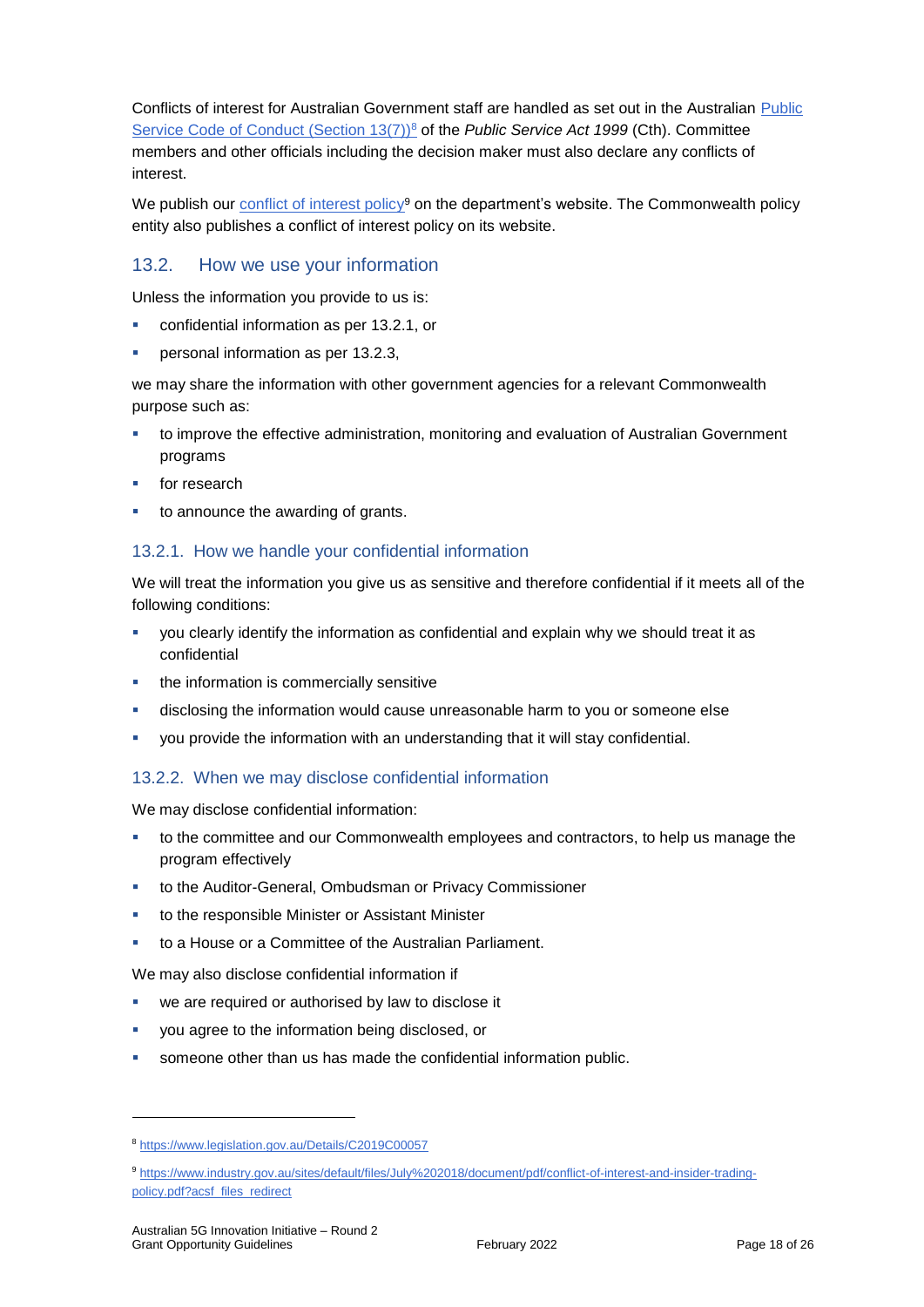### <span id="page-18-0"></span>13.2.3. How we use your personal information

We must treat your personal information according to the Australian Privacy Principles (APPs) and the *Privacy Act 1988* (Cth). This includes letting you know:

- what personal information we collect
- why we collect your personal information
- to whom we give your personal information.

We may give the personal information we collect from you to our employees and contractors, the committee, and other Commonwealth employees and contractors, so we can:

- **nanage the program**
- research, assess, monitor and analyse our programs and activities.

We, or the Minister, may:

- announce the names of successful applicants to the public
- publish personal information on the department's websites.

You may read our [Privacy Policy](https://www.industry.gov.au/data-and-publications/privacy-policy)<sup>10</sup> on the department's website for more information on:

- what is personal information
- how we collect, use, disclose and store your personal information
- how you can access and correct your personal information.

### 13.2.4. Freedom of information

All documents in the possession of the Australian Government, including those about the program, are subject to the *Freedom of Information Act 1982* (Cth) (FOI Act)*.*

The purpose of the FOI Act is to give members of the public rights of access to information held by the Australian Government and its entities. Under the FOI Act, members of the public can seek access to documents held by the Australian Government. This right of access is limited only by the exceptions and exemptions necessary to protect essential public interests and private and business affairs of persons in respect of whom the information relates.

If someone requests a document under the FOI Act, we will release it (though we may need to consult with you and/or other parties first) unless it meets one of the exemptions set out in the FOI Act.

### 13.3. Enquiries and feedback

For further information or clarification, you can contact us on 13 28 46 or by [web chat](https://www.business.gov.au/contact-us) or through our [online enquiry form](http://www.business.gov.au/contact-us/Pages/default.aspx) on business.gov.au.

We may publish answers to your questions on our website as Frequently Asked Questions.

Our [Customer Service Charter](https://www.business.gov.au/about/customer-service-charter) is available at [business.gov.au.](http://www.business.gov.au/) We use customer satisfaction surveys to improve our business operations and service.

If you have a complaint, call us on 13 28 46. We will refer your complaint to the appropriate manager.

<sup>10</sup> <https://www.industry.gov.au/data-and-publications/privacy-policy>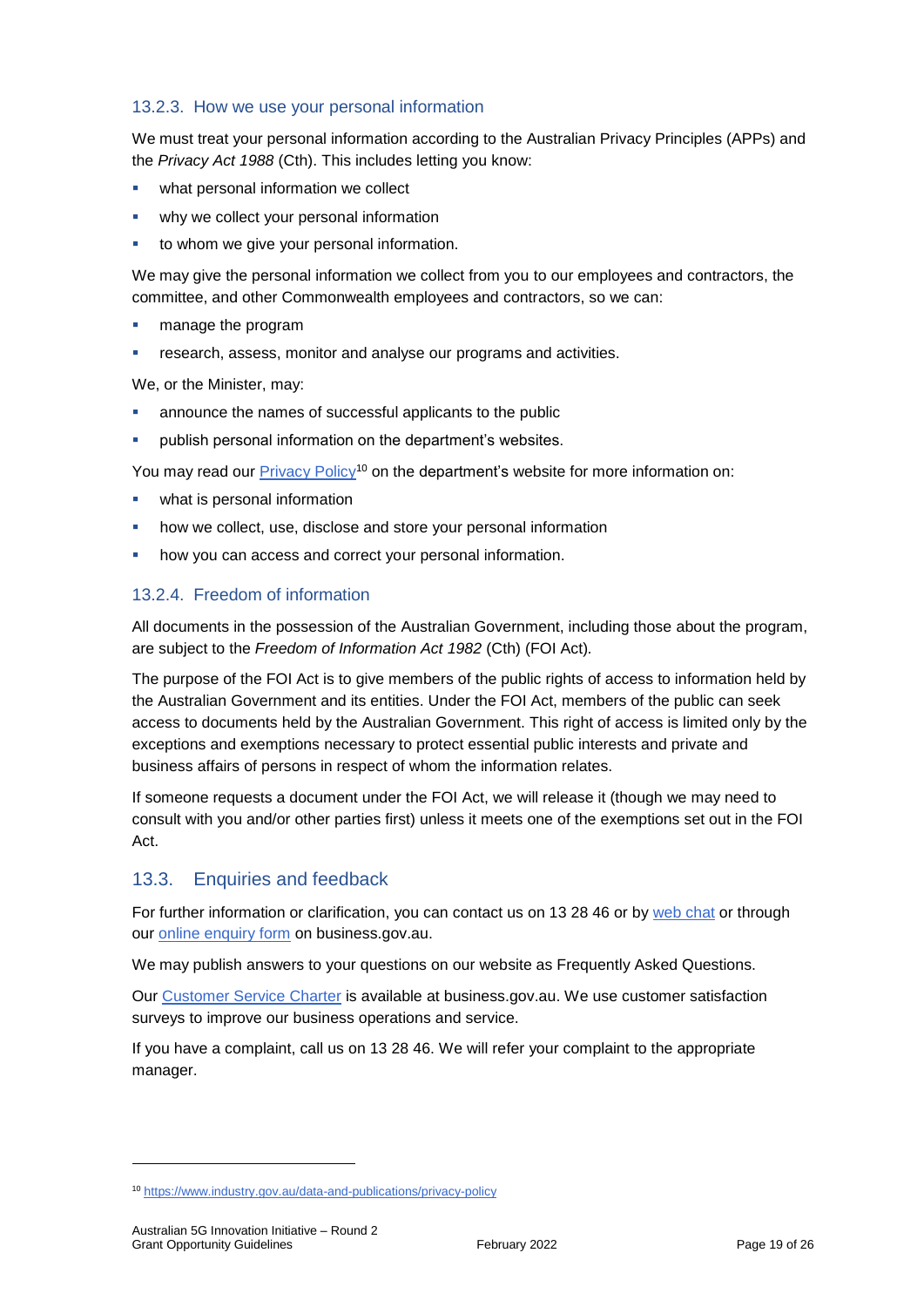If you are not satisfied with the way we handle your complaint, you can contact:

Chief Finance Officer Department of Industry, Science, Energy and Resources GPO Box 2013 CANBERRA ACT 2601

You can also contact the [Commonwealth Ombudsman](http://www.ombudsman.gov.au/)<sup>11</sup> with your complaint (call 1300 362 072). There is no fee for making a complaint, and the Ombudsman may conduct an independent investigation.

## <span id="page-19-0"></span>**14. Glossary**

| <b>Term</b>                                 | <b>Definition</b>                                                                                                                                                                                                                                                                                                                                                                                                                                                       |
|---------------------------------------------|-------------------------------------------------------------------------------------------------------------------------------------------------------------------------------------------------------------------------------------------------------------------------------------------------------------------------------------------------------------------------------------------------------------------------------------------------------------------------|
| 5G                                          | 5G is the 5th generation of cellular telecommunications<br>technology used for wireless communication. The<br>International Mobile Telecommunications-2020 (IMT-2020<br>Standard) issued by the International Telecommunications<br>Union sets out the requirements for 5G networks, devices<br>and services. For the purposes of this grant opportunity, we<br>will consider 5G as specified by the 3rd Generation<br>Partnership Project (3GPP) Release 15 and above. |
| Application form                            | The document issued by the Program Delegate that<br>applicants use to apply for funding under the program.                                                                                                                                                                                                                                                                                                                                                              |
| Department                                  | The Department of Industry, Science, Energy and<br>Resources.                                                                                                                                                                                                                                                                                                                                                                                                           |
| <b>Departmental Assessment</b><br>Committee | The body established to consider and assess eligible<br>applications and make recommendations to the Minister for<br>funding under the program.                                                                                                                                                                                                                                                                                                                         |
| Eligible activities                         | The activities undertaken by a grantee in relation to a<br>project that are eligible for funding support as set out in 5.1.                                                                                                                                                                                                                                                                                                                                             |
| Eligible application                        | An application or proposal for services or grant funding<br>under the program that the Program Delegate has<br>determined is eligible for assessment in accordance with<br>these guidelines.                                                                                                                                                                                                                                                                            |
| Eligible expenditure                        | The expenditure incurred by a grantee on a project and<br>which is eligible for funding support as set out in 5.2.                                                                                                                                                                                                                                                                                                                                                      |
| Enhanced mobile broadband                   | Enhanced mobile broadband delivers high data rates and<br>high traffic volumes, which can be used for high definition<br>video streaming and fully immersive augmented reality (AR)<br>and virtual reality (VR) experiences. This can support use<br>cases where video is analysed using artificial intelligence<br>and machine learning to generate live insights to inform<br>decision-making.                                                                        |

<sup>11</sup> <http://www.ombudsman.gov.au/>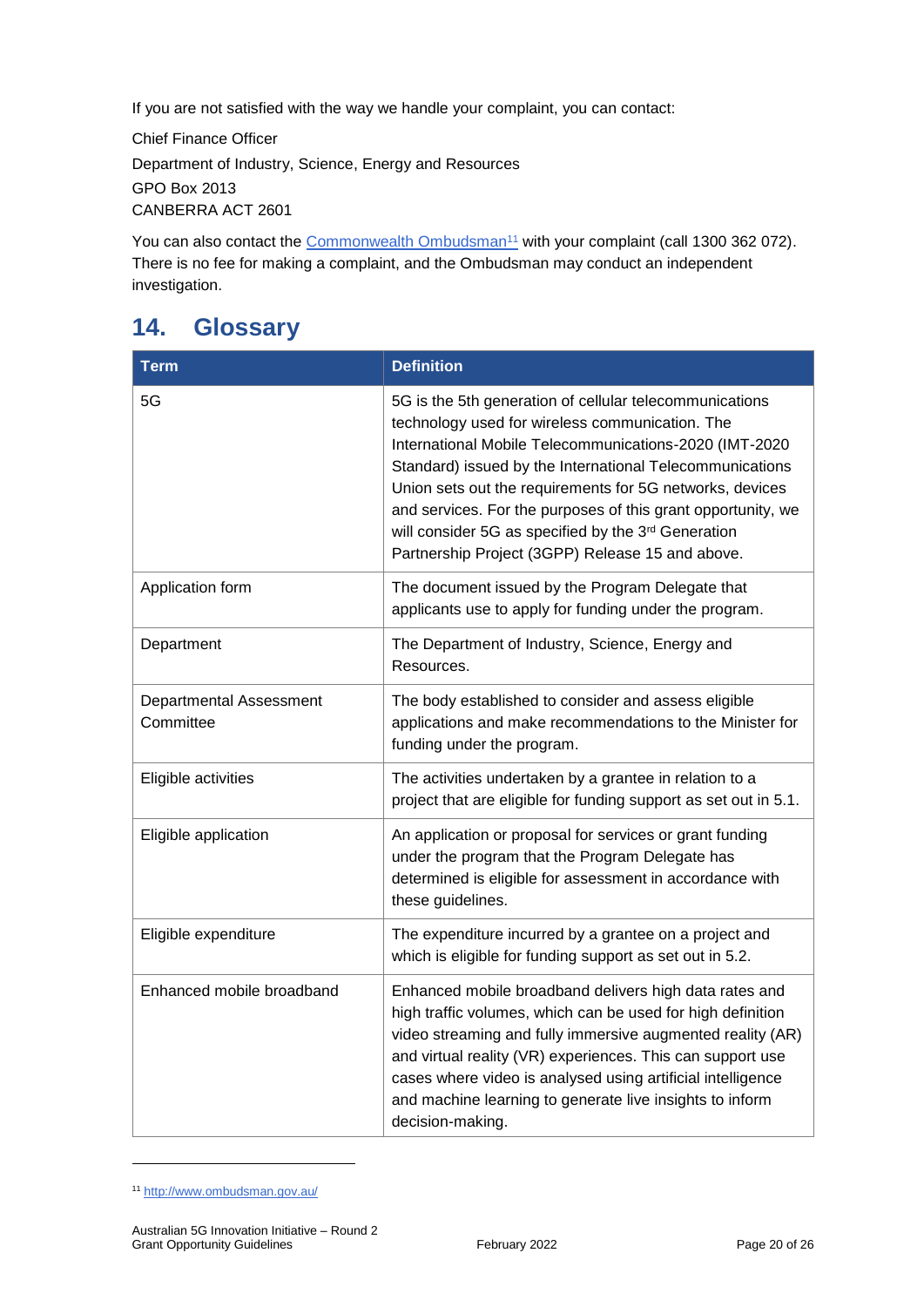| <b>Term</b>                                  | <b>Definition</b>                                                                                                                                                                                                                                                                                                                                                                                                                           |
|----------------------------------------------|---------------------------------------------------------------------------------------------------------------------------------------------------------------------------------------------------------------------------------------------------------------------------------------------------------------------------------------------------------------------------------------------------------------------------------------------|
| Grant agreement                              | A legally binding contract between the Commonwealth and<br>a grantee for the grant funding.                                                                                                                                                                                                                                                                                                                                                 |
| Grant funding or grant funds                 | The funding made available by the Commonwealth to<br>grantees under the program.                                                                                                                                                                                                                                                                                                                                                            |
| <b>GrantConnect</b>                          | The Australian Government's whole-of-government grants<br>information system, which centralises the publication and<br>reporting of Commonwealth grants in accordance with the<br>CGRGs.                                                                                                                                                                                                                                                    |
| Grantee                                      | The recipient of grant funding under a grant agreement.                                                                                                                                                                                                                                                                                                                                                                                     |
| Guidelines                                   | Guidelines that the Minister gives to the department to<br>provide the framework for the administration of the program,<br>as in force from time to time.                                                                                                                                                                                                                                                                                   |
| Innovation and Science Australia             | The statutory board established by the Industry Research<br>and Development Act 1986 (Cth) and named in that Act as<br>Innovation and Science Australia.                                                                                                                                                                                                                                                                                    |
| Internet of Things                           | The Internet of Things includes all devices and objects<br>whose state can be altered via the Internet, with or without<br>the active involvement of individuals. While connected<br>objects may require the involvement of devices considered<br>part of the "traditional Internet", this definition excludes<br>laptops, tablets and smartphones.                                                                                         |
| Massive machine-to-machine<br>communications | Massive machine-to-machine communications enables a<br>massive number of low cost devices with low energy<br>consumption, which allows many Internet of Things (IoT)<br>sensors to be connected. For example in agriculture, the<br>data from which can be analysed in the cloud and returned<br>to help farmers make decisions in real time. This capability<br>will also support more-advanced IoT applications as well as<br>automation. |
| Minister                                     | The Commonwealth Minister for Communications, Cyber<br>Safety and the Arts                                                                                                                                                                                                                                                                                                                                                                  |
| Non-income-tax-exempt                        | Not exempt from income tax under Division 50 of the<br>Income Tax Assessment Act 1997 (Cth) or under Division<br>1AB of Part III of the Income Tax Assessment Act 1936<br>$(Cth)$ .                                                                                                                                                                                                                                                         |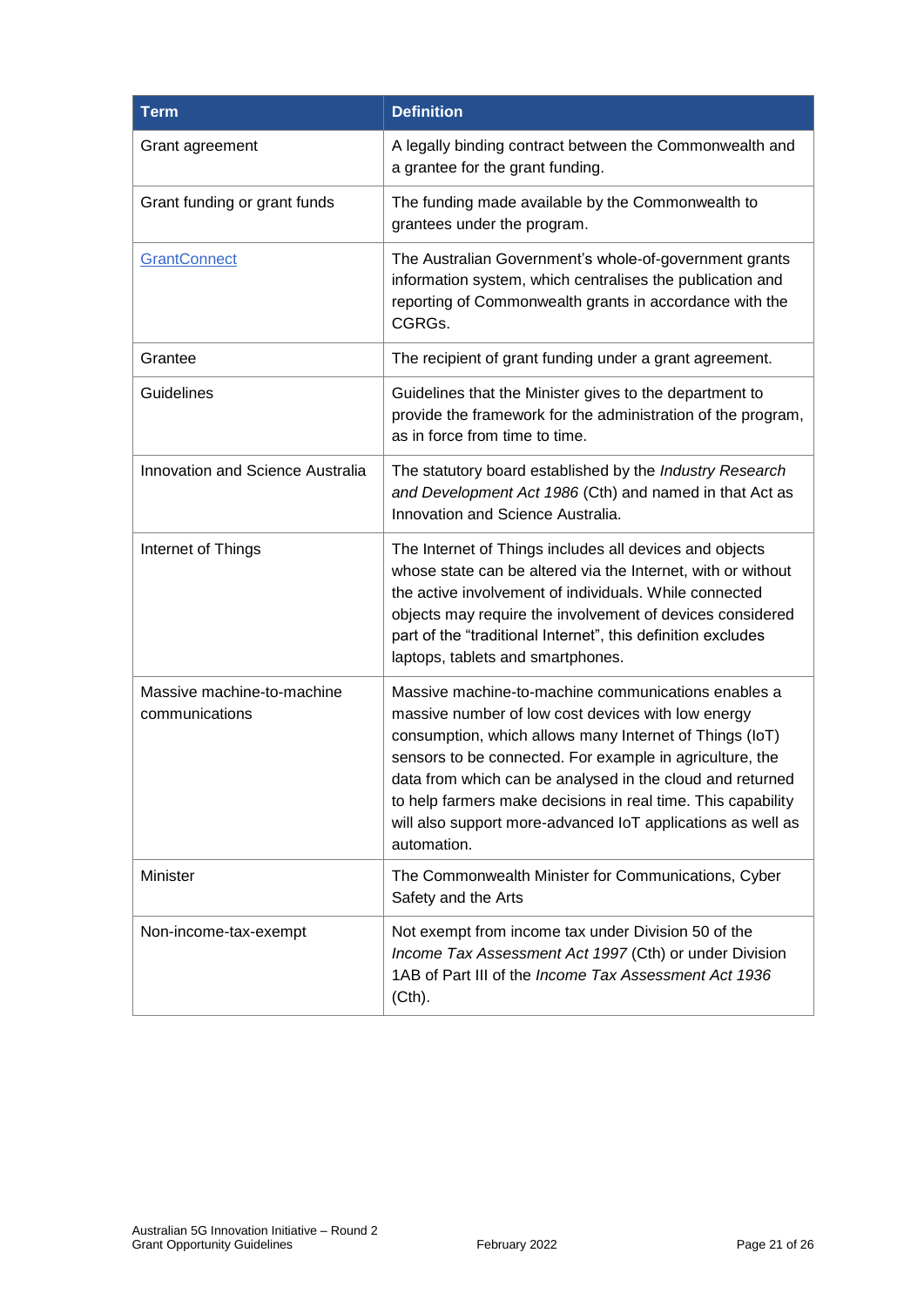| <b>Term</b>                                     | <b>Definition</b>                                                                                                                                                                                                                                                                                                                                                                                                                |  |  |
|-------------------------------------------------|----------------------------------------------------------------------------------------------------------------------------------------------------------------------------------------------------------------------------------------------------------------------------------------------------------------------------------------------------------------------------------------------------------------------------------|--|--|
| Personal information                            | Has the same meaning as in the Privacy Act 1988 (Cth)<br>which is:                                                                                                                                                                                                                                                                                                                                                               |  |  |
|                                                 | Information or an opinion about an identified individual,<br>or an individual who is reasonably identifiable:                                                                                                                                                                                                                                                                                                                    |  |  |
|                                                 | whether the information or opinion is true or not;<br>a.<br>and                                                                                                                                                                                                                                                                                                                                                                  |  |  |
|                                                 | whether the information or opinion is recorded in a<br>b.<br>material form or not.                                                                                                                                                                                                                                                                                                                                               |  |  |
| Program Delegate                                | A Senior Responsible Officer within the department with<br>responsibility for administering the program.                                                                                                                                                                                                                                                                                                                         |  |  |
| Program funding or Program<br>funds             | The funding made available by the Commonwealth for the<br>program.                                                                                                                                                                                                                                                                                                                                                               |  |  |
| Project                                         | A project described in an application for grant funding under<br>the program.                                                                                                                                                                                                                                                                                                                                                    |  |  |
| Publicly funded research<br>organisation (PFRO) | All higher education providers listed at Table A and Table B<br>of the Higher Education Support Act 2003 (Cth) and<br>corporate Commonwealth entities, and State and Territory<br>business enterprises which undertake publicly funded<br>research.                                                                                                                                                                              |  |  |
| Ultra reliable, low latency<br>communications   | Ultra reliable, low latency communications enables smart<br>automation of industrial equipment where mission critical<br>communications services is required. Such applications can<br>also take advantage of edge computing for ultra-low latency<br>or use artificial intelligence to improve productivity of<br>manufacturing processes. This characteristic could also<br>support the automation of manufacturing processes. |  |  |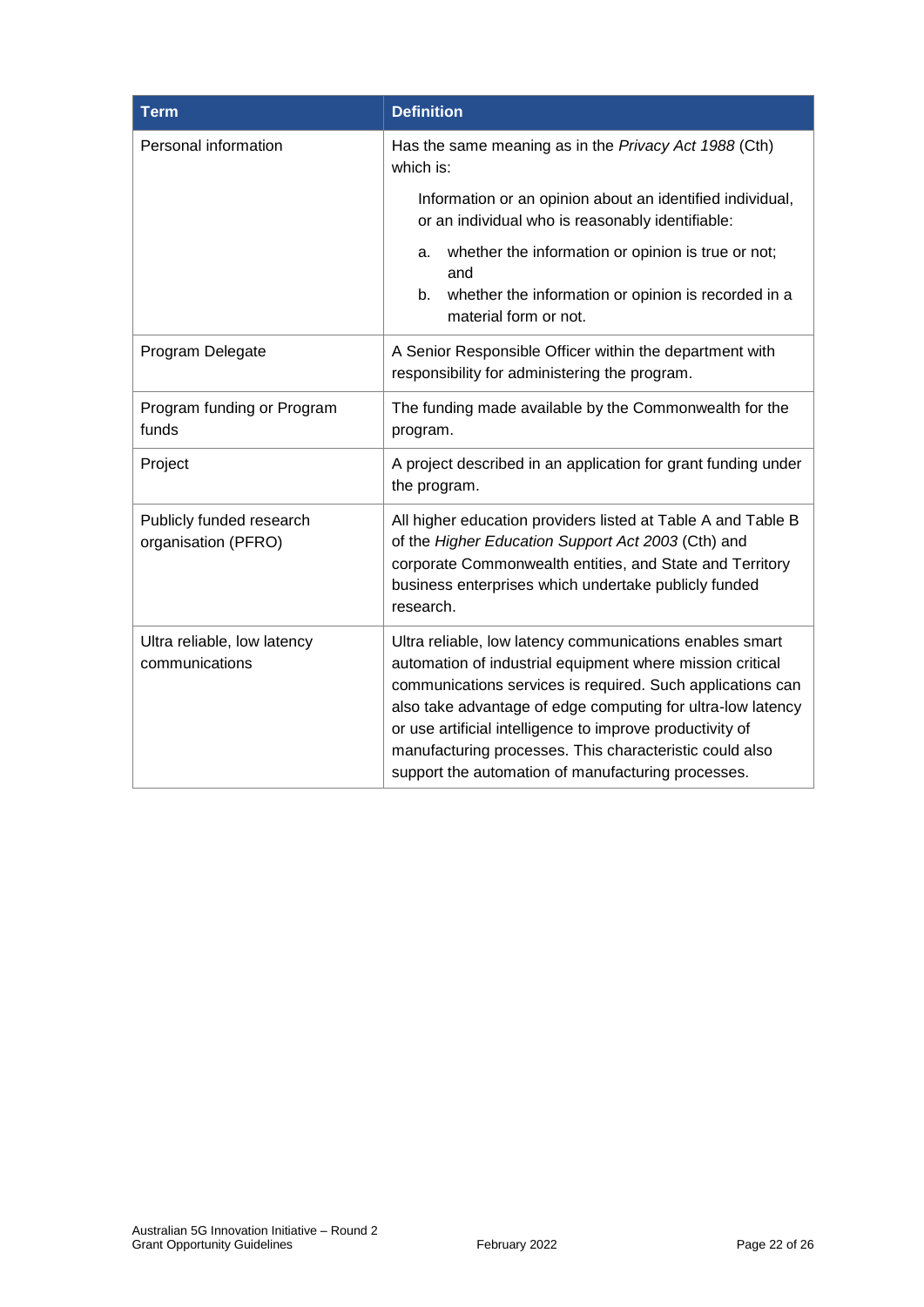## **Appendix A. Evaluation Plan**

You are required to attach an evaluation plan as part of your application. The information in your evaluation plan should complement the information you provide in your application form. This Appendix includes the minimum information that should be included in your evaluation plan.

#### **Application details:**

- **Lead applicant name**
- Project partners name
- **Project name.**

#### **Project outcomes and benefits**

Demonstrate the specific outcomes and benefits you want to achieve with this project, including:

- **What are the project objectives**
- What does a successful project look like (productivity, cost savings or other benefits).

#### **Performance measures**

How you plan to measure the expected productivity and cost saving benefits of identified project outcomes, including:

- **How these benefits will be measured, including quantitative and/or qualitative metrics**
- **How will these data points be used to demonstrate the outcomes of the application**
- **The baseline metrics to be used, and desired future state**
- **-** Data source, data collection frequency and responsible entity.

The table below is an example of how you may wish to demonstrate your performance measures.

|                      | What is<br>being<br>measured | How will it be<br>measured | What does success look like        |                                 | In what way does this                                      |
|----------------------|------------------------------|----------------------------|------------------------------------|---------------------------------|------------------------------------------------------------|
| Outcome /<br>benefit |                              |                            | <b>Current state</b><br>(baseline) | <b>Future state</b><br>(target) | demonstrate the<br>achievement of outcomes<br>and benefits |
| Outcome 1            |                              |                            |                                    |                                 |                                                            |
|                      |                              |                            |                                    |                                 |                                                            |

#### **Job opportunities**

This information should support your job creation commitments in the main application form. Creation of job opportunities refers to an increase in full time equivalent (FTE) employees that would not have occurred without the project.

- **Position title or role type refers to the specific types of jobs created, such as a network** engineer or project administrator
- Number refers to how many FTE staff required
- **Timeframe refers to at what phase of the project are these staff involved and at whether this** would this be ongoing
- Notes provides space to expand on the job opportunity.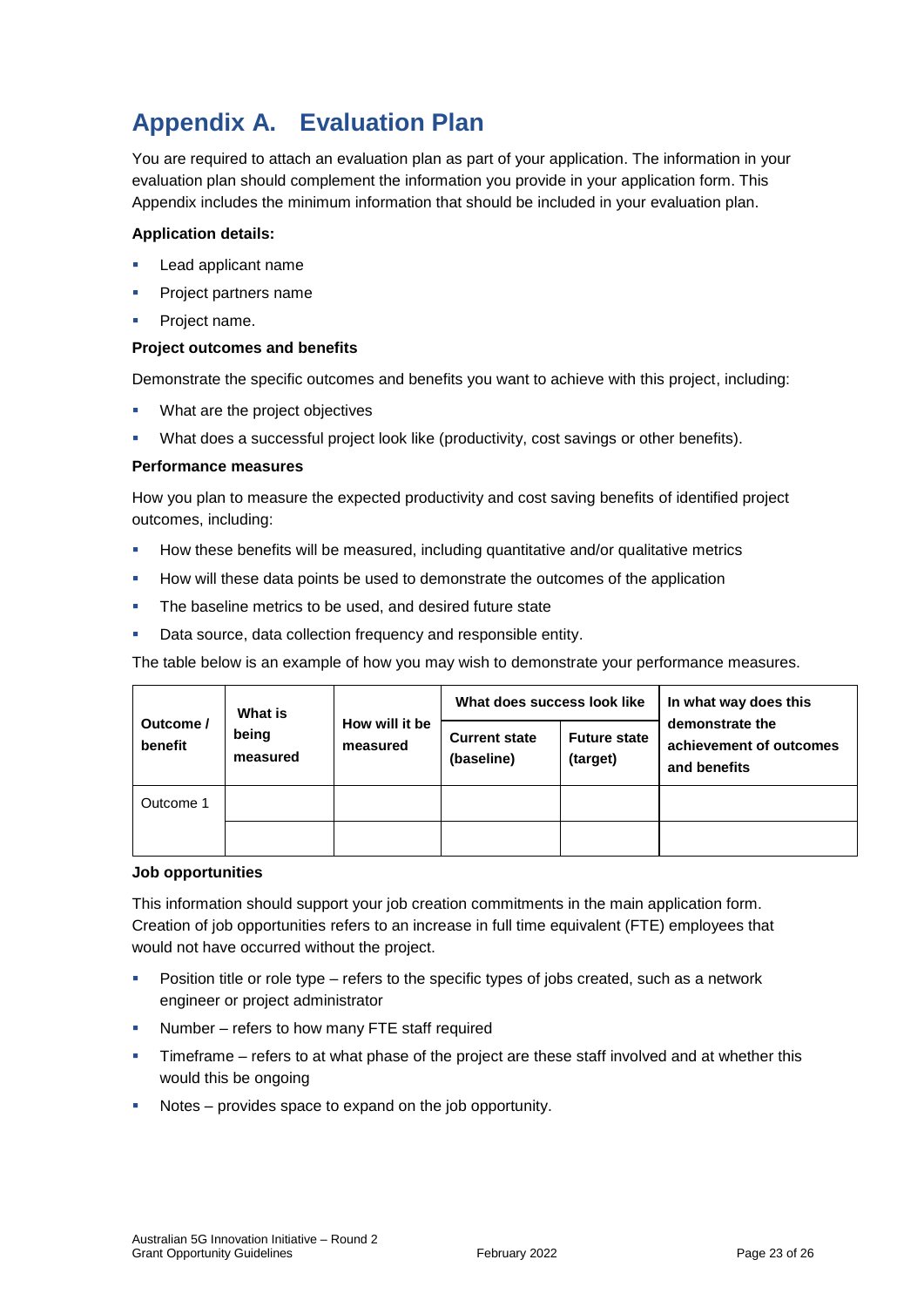## **Appendix B. Project Plan**

You are required to attach a project plan as part of your application. The information in your project plan should complement the information you provide in your application form. This Appendix outlines information that should be included in your project plan.

#### **Application details**

- **Lead applicant name**
- **Project partners name**
- **Project name.**

#### **Description of project**

Describe the facts of the project (i.e. what, where and how you will deliver). This is where you should describe how innovative your project is or describe any other unique aspects of the project.

Your project description should complement your project milestone schedule.

#### **Project milestone schedule**

- **Provide a milestone schedule for your project including:**
- Deliverables (i.e. key activities and tasks that demonstrate the progress of your project)
- Indicators of success for each deliverable (e.g. progress report, audit report, expenditure report)
- **Dates for each deliverable (i.e. the date each deliverable will commence and complete).**

#### **Project key personnel**

List the key personnel required for the project. You could consider displaying this in a table format.

#### **Governance**

Describe the project's governance structure, including organisational governance structures where relevant. You can provide charts and/or written descriptions.

#### **Project resources**

Provide the critical components used in delivering the project, including access to equipment (hardware/software), infrastructure, spectrum, network and the other devices required. You should consider displaying this in a table format and aligning the information with the provided project budget.

#### **Compliance with required regulatory and other approvals**

#### **Risk management**

Describe all the risks associated with the project and the mitigation strategies proposed to manage the risks. Include anything that may impact the delivery of the project or affect the progression or achievement of outcomes. A risk table should be used to identify the risk and its associated likelihood and consequence, including any additional project mitigations.

To assist with the key information we are looking for in your project plan, we would expect that you have considered the project risks, such as:

- Technical, cyber security, supply chain, vendor and data security and privacy risks
- The availability of project staff with required skills
- Accessing the required project materials in the timeframes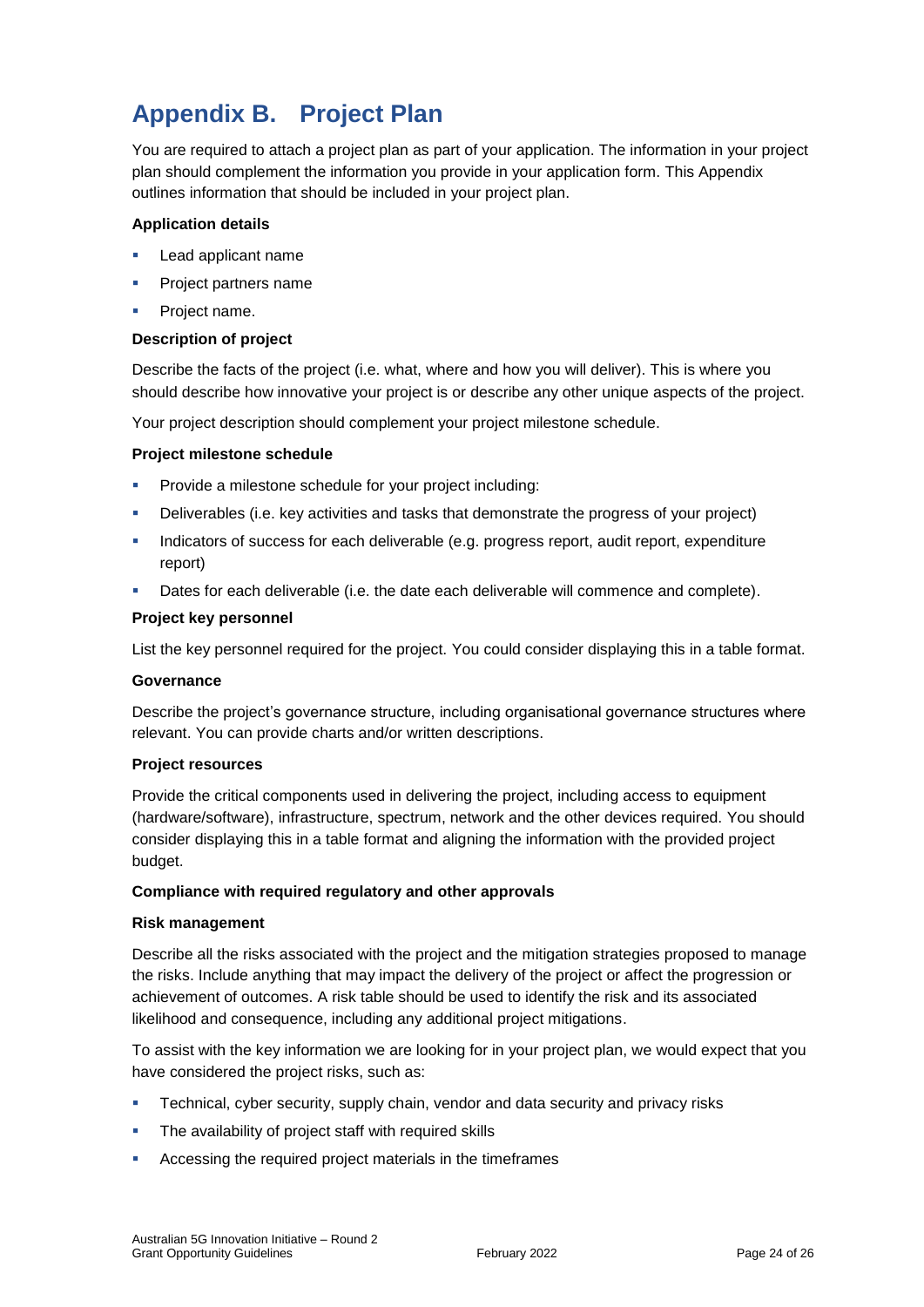- Significant events that may impact on the project, such as unexpected weather events, travel alerts, lack of skilled personnel or inability to access project locations
- Handling of personal information, including a Privacy Impact Assessment, if necessary
- Work health and safety risks
- Identified data and information risks, such as handling personal information, medical files or use of cameras in public spaces.
- Independent security review
- Other events that may delay or hinder the delivery of the project.

#### **Risk Assessment Table example**

| <b>Risk Statement</b> | <b>Consequence</b> | Likelihood   Risk Assessment | <b>Proposed additional</b><br>mitigations (if required) |
|-----------------------|--------------------|------------------------------|---------------------------------------------------------|
|                       |                    |                              |                                                         |
|                       |                    |                              |                                                         |

#### **Risk Assessment Matrix Guidance**

|            |          | <b>Consequence</b> |               |               |
|------------|----------|--------------------|---------------|---------------|
|            |          | Minor              | Moderate      | Severe        |
|            | Likely   | <b>Medium</b>      | <b>High</b>   | <b>High</b>   |
| Likelihood | Possible | Low                | <b>Medium</b> | <b>High</b>   |
|            | Unlikely | Low                | Low           | <b>Medium</b> |

Consequence could be defined as a consideration of the following key aspects:

- **Project takes longer than is planned and/or costs more**
- **Project unable to meet its objectives**
- Data and privacy security breach

A consequence rating should be included, for example:

- Severe judged to have a material consequence with at least two of the three consequence aspects
- Moderate judged to have a material consequence with one of the three consequence aspects
- Minor judged to no material consequence with any of the three consequence aspects

A likelihood rating should be included (based on project plan but prior to additional mitigations), for example:

- Likely is an assessment that a consequence has 75% chance or more of occurring
- **Possible is an assessment that a consequence occurs with between 25% and 75% chance**
- Unlikely is an assessment that a consequence occurs with less than 25% chance

#### **Project budget**

Provide a comprehensive project budget. Please note that a lack of suitable and relevant information here may adversely affect the assessment of your ability to financially plan your project, or to propose a project that offers good value for money. Items not budgeted for in the original application will not be funded. The cost of each budget item must be provided exclusive of GST.